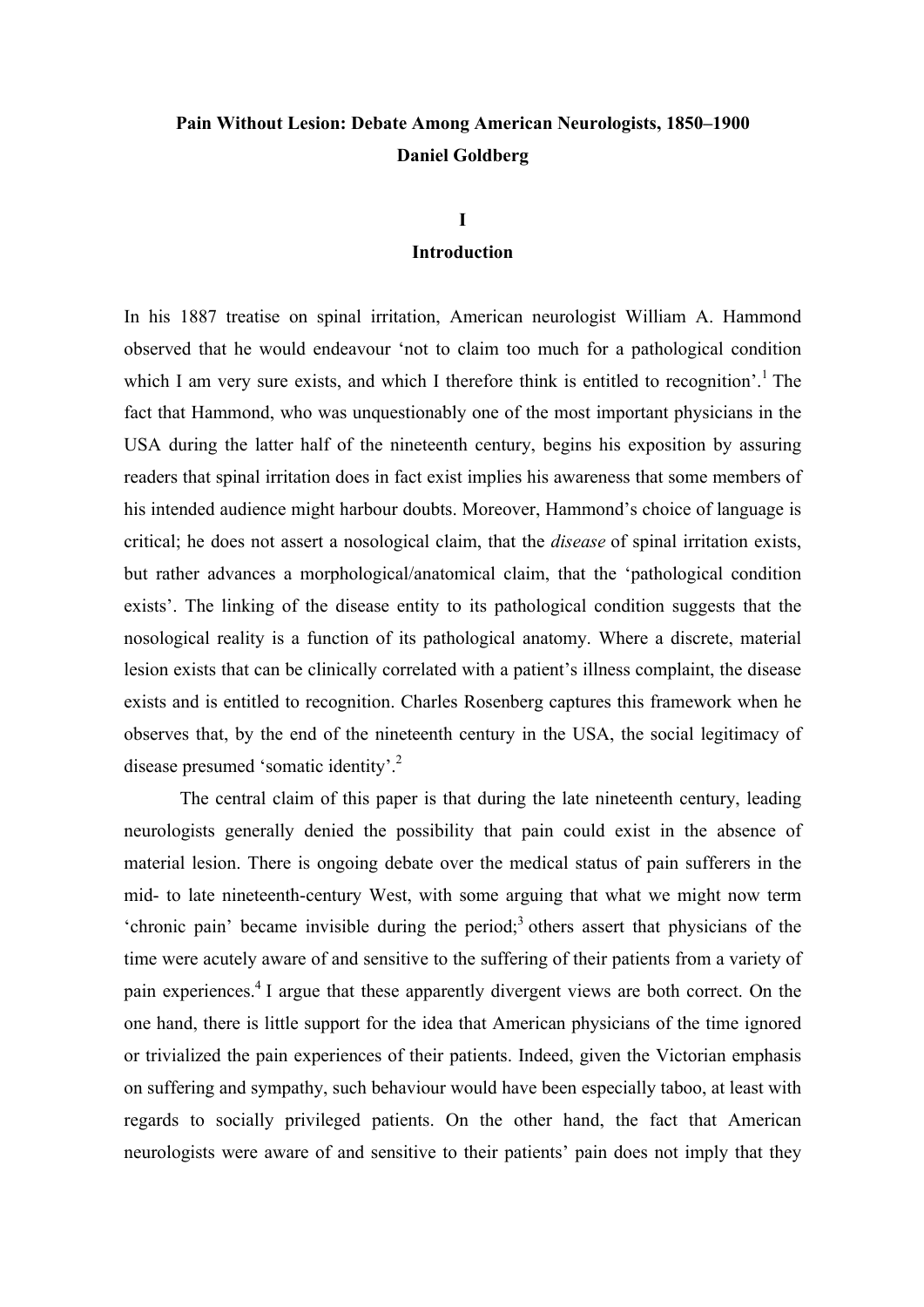allowed that such pain could exist in the absence of a material (morbid) lesion. I contend that American neurologists followed their European counterparts in repeatedly insisting that if the patient experiences pain, then such a lesion must perforce exist, even if medical techniques of the time simply did not permit discernment of the lesion itself.

There are at least two reasons for my specific focus on neurologists. First, because many of the different experiences of pain without lesion implicated concerns related to the brain and the nervous system, early neurologists often treated nineteenth-century pain sufferers. As the neurologists themselves asserted, the 'seat of disease' for many kinds of pain without lesion was located in the nervous system, and hence was properly deemed within their purview. Second, and related, because so many experiences of pain without lesion implicated the brain and the nervous system, attitudes, practices, and beliefs among early neurologists regarding the mind–body relationship are important areas for investigation.<sup>5</sup>

It is important to delineate at the outset the approach, scope, and justification for this paper. A work of interdisciplinary history, it uses methods primarily drawn from the history of medicine and the intellectual history of objectivity. These tools are significant limiters because pain is a multivalent, dynamic concept that is represented, constructed, and interpreted in myriad ways among diverse communities through a wide array of social practices and rituals. It has occupied the attention of countless writers and scholars in the context of religion and theology, penal reform and social welfare, criminal justice and torture, politics and diplomacy, and rhetoric, to name but a few. Pain lends itself so easily to the realm of figurative language that many historical studies of pain have unsurprisingly tended to literary and cultural historiography.

Yet, for all of this dynamism, there is a paucity of studies located within historiographies of medicine and health that specifically treat pain as the central object of inquiry. There are many reasons for this lacuna, two of the most obvious being first outside of some well-plumbed exceptions — the general lack of sources across different periods specifically discussing pain in context of medicine, therapeutics, and disease; and second, the sentiment, which is perceptible in widely varied contexts and periods, that pain is simply the by-product of an underlying disease, pathology, or morbid state, and that the latter is what merits attention, the former being simply a sign or symptom.<sup>6</sup> This paper contributes to the ongoing efforts to fill the gap and analyse histories of pain, the sources for which are located principally in contexts of illness, disease, medicine, and therapeutics.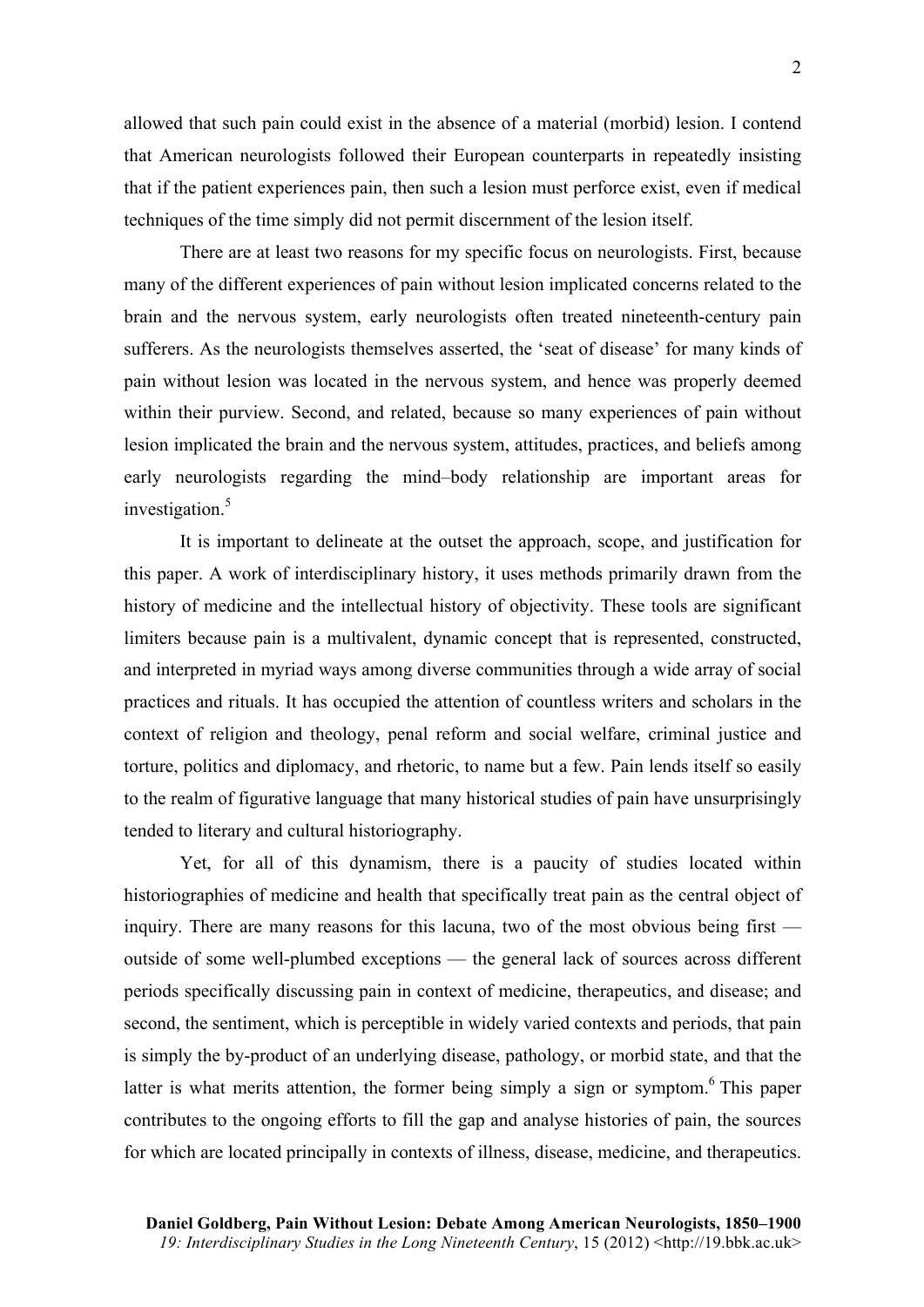The dearth of extant narrative experiences of pain is one justification for this article's focus on the attitudes, practices, and beliefs of physicians regarding pain. In examining the intellectual constructs through which leading American neurologists understood pain that presented without discernible lesions, there is no intention to minimize or invalidate the patients' experiences. Rather, the assumption is merely that understanding what physicians thought about their patients' pain without lesion is a worthy subject of inquiry in its own right, especially as there is little doubt that the neurologists' conceptions of such pain strongly influenced the nature of the therapies and remedies deployed, including the decision of whether any intervention at all was appropriate. If a physician disbelieved the existence of an underlying disease marked by the patient's pain symptoms, it was far less likely that treatment of any kind would be prescribed. If the disease did not exist, why would clinical interventions be warranted?

To the best of my knowledge, there are no historical analyses focusing on ideas regarding pain without lesion among American physicians of the mid- to late nineteenth century.<sup>7</sup> It is well known that pain is far and away the most common complaint contemporary American patients bring to their physicians; there is little reason to believe that pain was significantly less common an experience for people living in the nineteenth century. The argument, therefore, is that understanding something about the attitudes and beliefs of the physicians treating them merits study. Understanding these attitudes and beliefs in turn requires a basic understanding of the sea-changes in Western allopathic medicine that occurred during the nineteenth century.

### **II**

#### **Pathological Anatomy and the Birth of the Clinic**

In *The Birth of the Clinic*, Michel Foucault argues that, at the turn of the nineteenth century, in one of the centres of Western medicine (Paris), a group of scientists and physicians began to formulate a model of health and disease that would come to be called the anatomoclinical method.<sup>8</sup> Foucault's answer to the implicit question in the title of his book (how was the clinic born?) is premised on an understanding of the ideas, conceptions, and conditions that preceded it. To understand the nineteenth-century changes in medical practice, disease, health, and ultimately, in pain, it is necessary to think about earlier conceptions of disease and the body.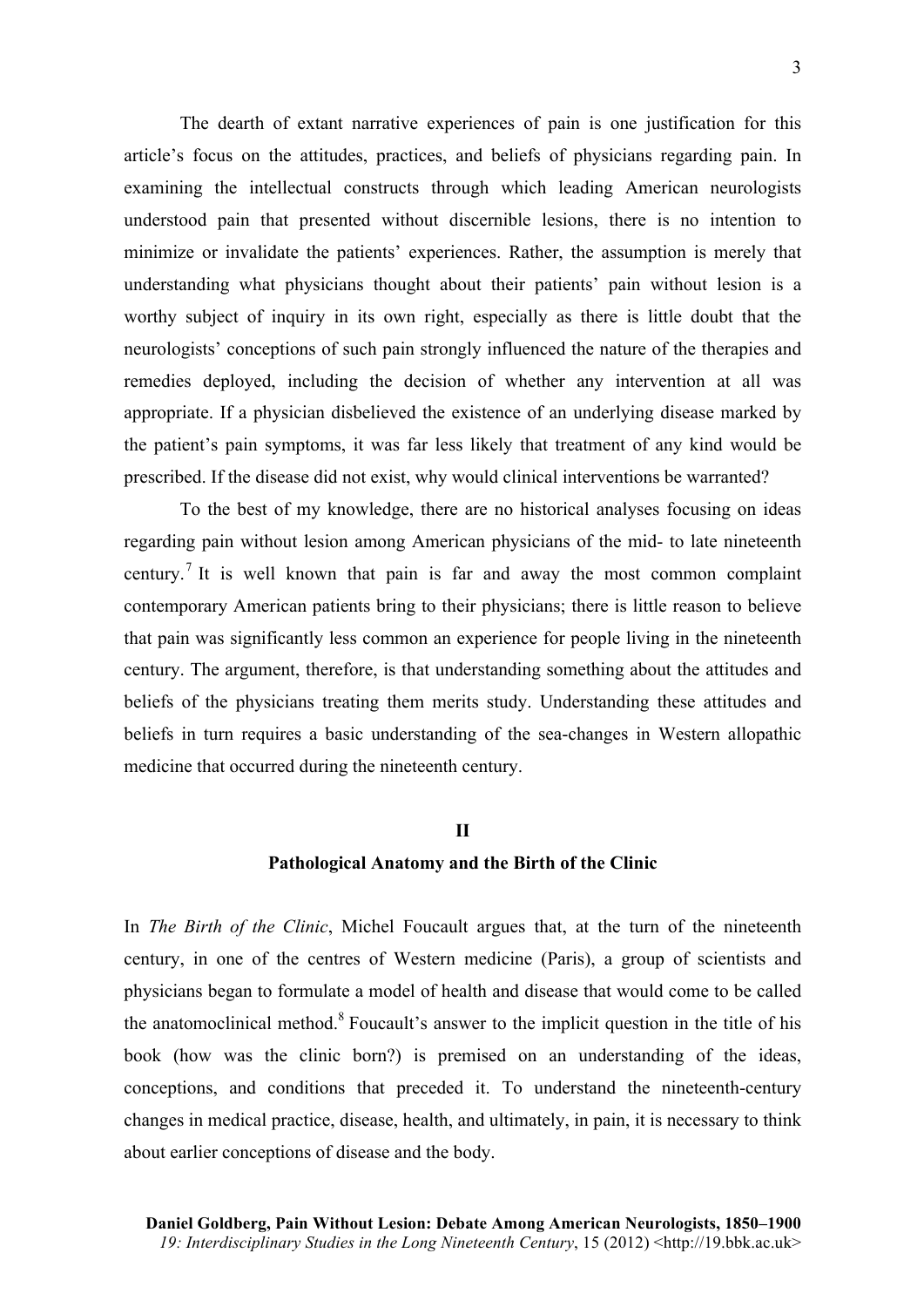Nicholas D. Jewson notes that 'bedside medicine' in the late eighteenth century 'was polycentric and polymorphous […]. Medical knowledge consisted of a chaotic diversity of schools of thought. The definition of the field was diffuse and problematic, disciplinary boundaries weak and amorphous.<sup>9</sup> Even allowing for such complexity, however, it is not impossible to discern some important themes and patterns among competing medical cosmologies.

In contrast to the emphasis on discrete material lesions featuring prominently in the Paris School of the nineteenth century, earlier healers working in the humoral tradition tended to eschew the importance of material localization in thinking about illness. The 'morbid forces [that caused disease] were located within the context of the total body system rather than any particular organ or tissue' (Jewson, p. 229). Prior to the nineteenth century, prevailing medical cosmologies promoted a holistic conception, one predicated on humoral balance rather than on local pathologies. Physician and historian Robert Martensen notes that 'in a humoral schema, none of the solid tissues of the body were as important as the body's hollow spaces. These spaces contained the humors and humors had physiologic agency.<sup>'10</sup>

The emphasis on the illness sufferer's life-world, on a holistic notion of the interplay between subject and illness, is also evident in humoral understandings of pain. Lisa Wynne Smith's analysis of several sets of eighteenth-century medical consultations confirms the general medical cosmologies attributed here to a humoral schema. The language of pain in these letters 'was extraordinarily descriptive and personal. Humoralism fundamentally shaped sufferers' experience of their bodies, as revealed by descriptions of internal sensations and mind/body overlap.<sup>11</sup> Specifically,

suffering had a flexible vocabulary, concurrently describing physical and emotional pains in ways that underscore the anxiety surrounding illness. This emphasizes the extent to which body and mind were inseparable in the early eighteenth century; pain involved one's whole being, both body and soul. Patients and their doctors often referred to emotional states as symptoms. (p. 463)

Thus one early modern physician linked his clinical diagnosis 'with the patient's perceptions, which appear plainly — "sinking at the heart". While it was a physical problem, the term also indicated an emotion when alongside symptoms like "heavy disposition" and "dejection of spirit"' (p. 465).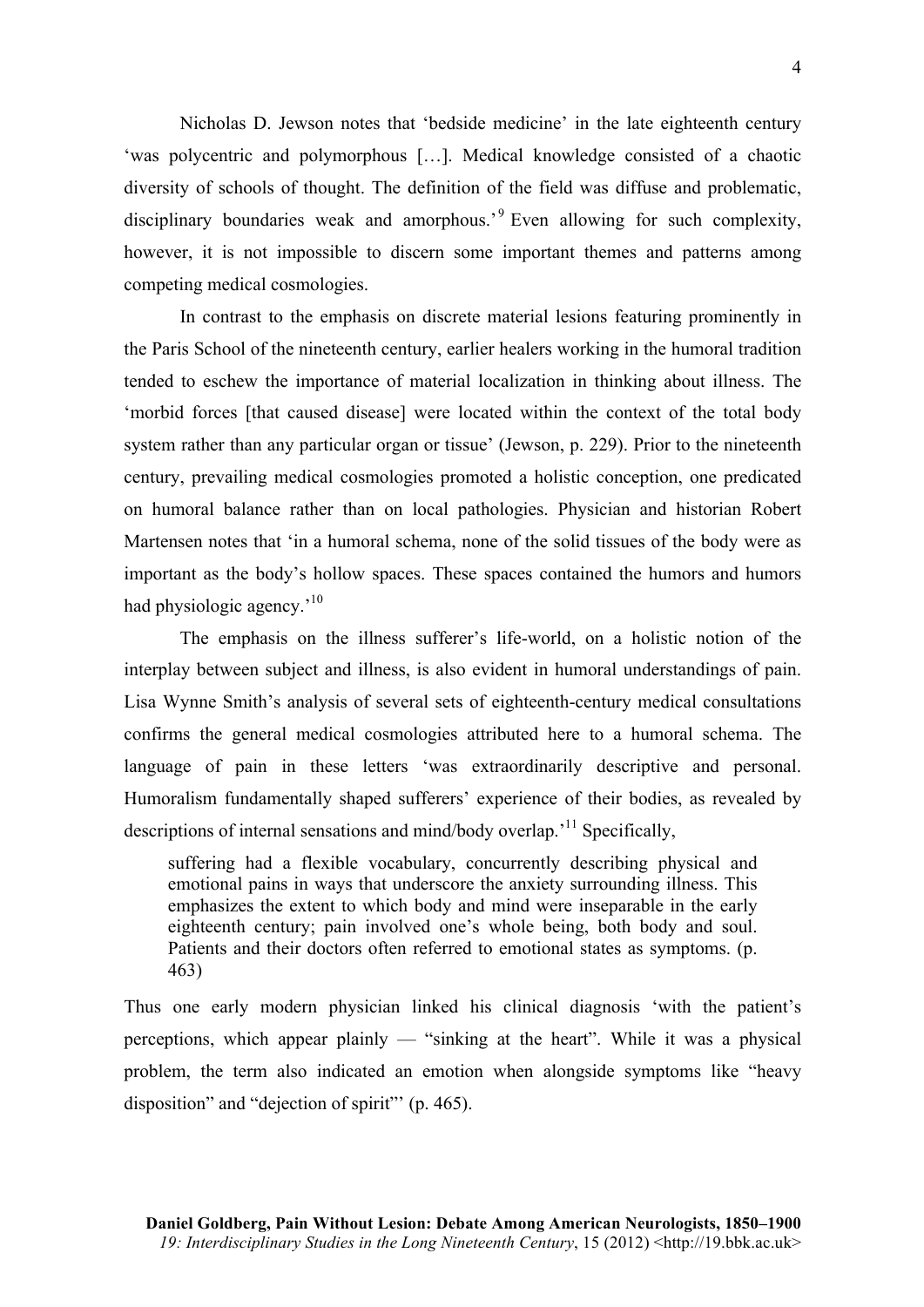This early modern linkage of body and soul in context of pain has older roots. Esther Cohen observes that 'all major late medieval discourses on pain — in theology, medicine, and law — viewed "physical" pain as a function of the soul'.<sup>12</sup> Erected primarily on Augustinian foundations, pain was inextricably linked with guilt and fear.<sup>13</sup> Augustine explained the martyrs' lack of pain on this basis: they, like the Virgin Mary herself, did not suffer pain because they were free of guilt and fear: 'The message was clear: pain lay in the soul; it resulted from the soul's sin and guilt, and its awareness of that guilt, of the ensuing retribution, and of the fear thereof' (Cohen, 'Animated Pain', p. 45).

The key point in the humoral conception of pain was the fundamental enmeshment of 'physical' and 'emotional' pain, of mind, body, and soul.<sup>14</sup> Consistent with humoral medical cosmologies, the subjectivity of the patient's lived experiences was inseparable from illness and pain. However, this is not to suggest that the concept of pain in humoral schemes was unproblematic. The connection between expressions of pain and truth challenged persons and communities from the Middle Ages to the early modern period, and the best evidence of this is in the practice of torture.<sup>15</sup> Cohen observes that 'for the physician, expressions of pain led to the truth of illness, and, for the theologian, to the truth of sin and salvation' ('Animated Pain', p. 52). 'Torture was thought to work because of the close relationship between body and soul; the truth of the soul could be forced out through physical pain' (Wynne Smith, p. 467). Writing about the relationship between pain, torture, and truth in early modern France, Lisa Silverman explains that

truth is lodged in the matter of the body; judges were required to draw it out (*tirer*) or extract it (*arracher*) from the body, just as tears and teeth are drawn. Truth resides in the flesh itself and must be torn out of that flesh piece by piece […]. Pain is […] the vehicle of truth-telling, a distillation of the pure substance lodged in the impure flesh. (Silverman, p. 63)

However, while the interplay between pain, suffering, guilt, and truth are complex and challenging, there is in humoralism a unity between 'physical' pain and mental or emotional experiences such as suffering, guilt, and fear. In comparison, the importance of pathological anatomy to the practice of medicine during the nineteenth century signals a sea-change. Disease began to be conceptualized in a different sense, and a novel medical cosmology predicated on local, discrete entities as the cause of disease began to be not simply studied, but *practised*. 16

Foucault observes that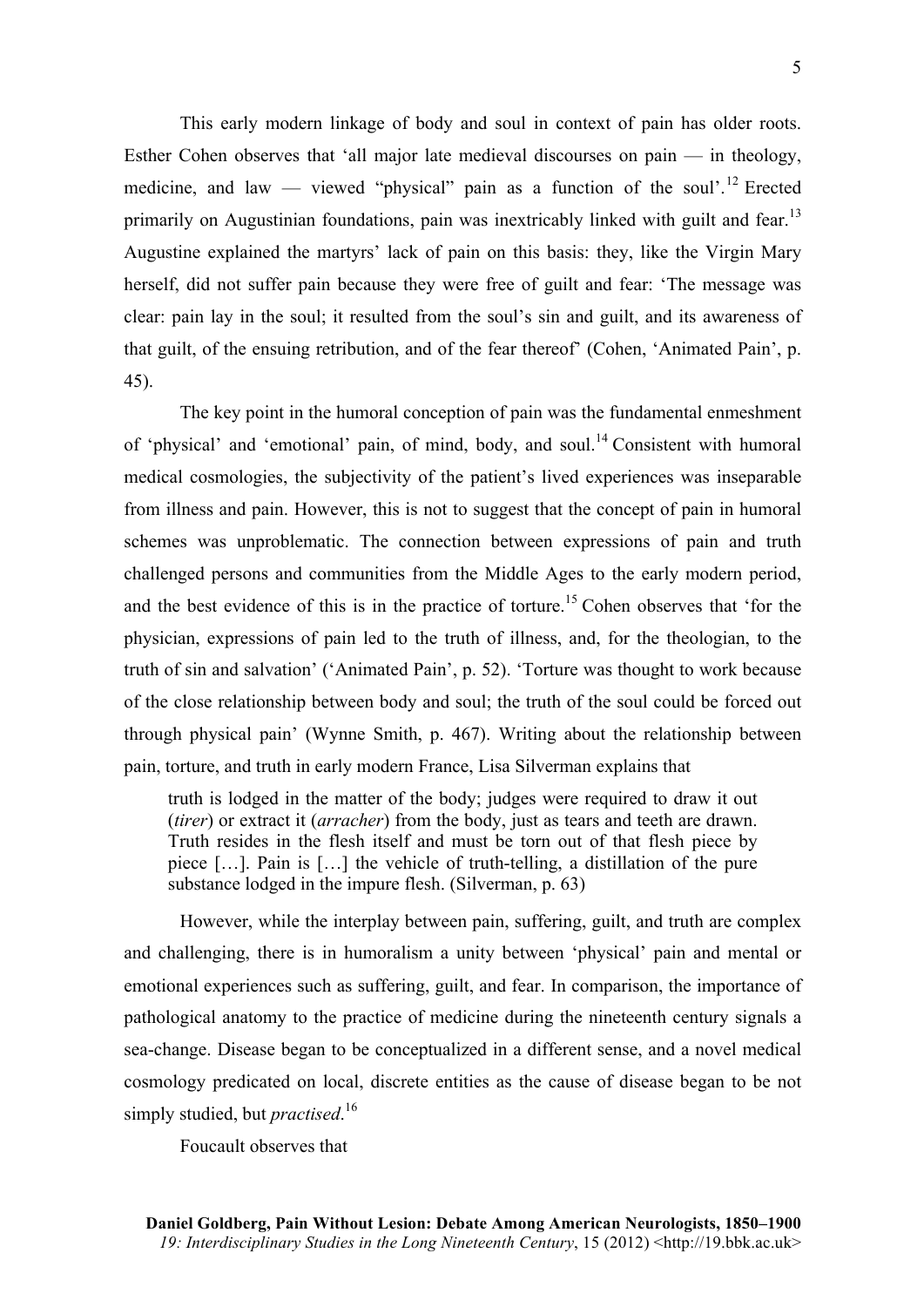at a very early stage historians linked the new medical spirit with the discovery of pathological anatomy, which seemed to define it in its essentials, to bear it and overlap it, to form both its most vital expression and its deepest reason.  $17$ 

While there is general acceptance among historians that anatomy gradually became more important during the early modern era, it was not until the nineteenth century that it would begin to take on a central role in defining medical practice.<sup>18</sup> Foucault even terms the new method the 'anatomoclinical' method, and his locution remains the norm.

Foucault characterizes this change:

The appearance of the clinic as a historical fact must be identified with the system of these reorganizations. This new structure is indicated — but not, of course, exhausted — by the minute but decisive change, whereby the question: 'What is the matter with you?', with which the eighteenth-century dialogue between doctor and patient began (a dialogue possessing its own grammar and style), was replaced by that other question: 'Where does it hurt?', in which we recognize the operation of the clinic and the principle of its entire discourse. (p. xvi)

Foucault's point is that the birth of the clinic is linked with the capacity to localize discrete agents of disease to specific places, structures, and tissues inside the body. Whereas prior to the nineteenth century, tissues were far less important than the hollow channels through which humours flowed, this conceptual geography was inverted during the nineteenth century.<sup>19</sup> This inversion shows the importance of pathological anatomy to the birth of clinical method. Indeed, Martensen goes so far as to suggest that 'Western learned medicine's most distinctive knowledge-making feature has been its historic reliance on anatomy' (p. 95). In a particularly revealing passage, Elizabeth Hurren notes the changing conceptions of cadavers in the Oxford anatomy department of the late nineteenth century:

When the department opened, every body taken for dissection was named, and funeral expenses were recorded individually. After ten years, during which the department expanded, the bodies were no longer named but instead were numbered. Finally, once the department was fully established, each pauper was simply recorded as 'material' or 'subject'. (p. 792)

Hurren concludes that 'at each stage in the development of Oxford's cadaver business, reductionist language evolved. In a literal sense, the poor had become objects of material interest, rather than individual cases' (pp. 792–93).

But the importance of Foucault's analysis extends well beyond a simple explanation of the role of anatomy in shaping modern clinical method. Foucault is interested in medical perception. Anatomy was so important to the birth of the clinic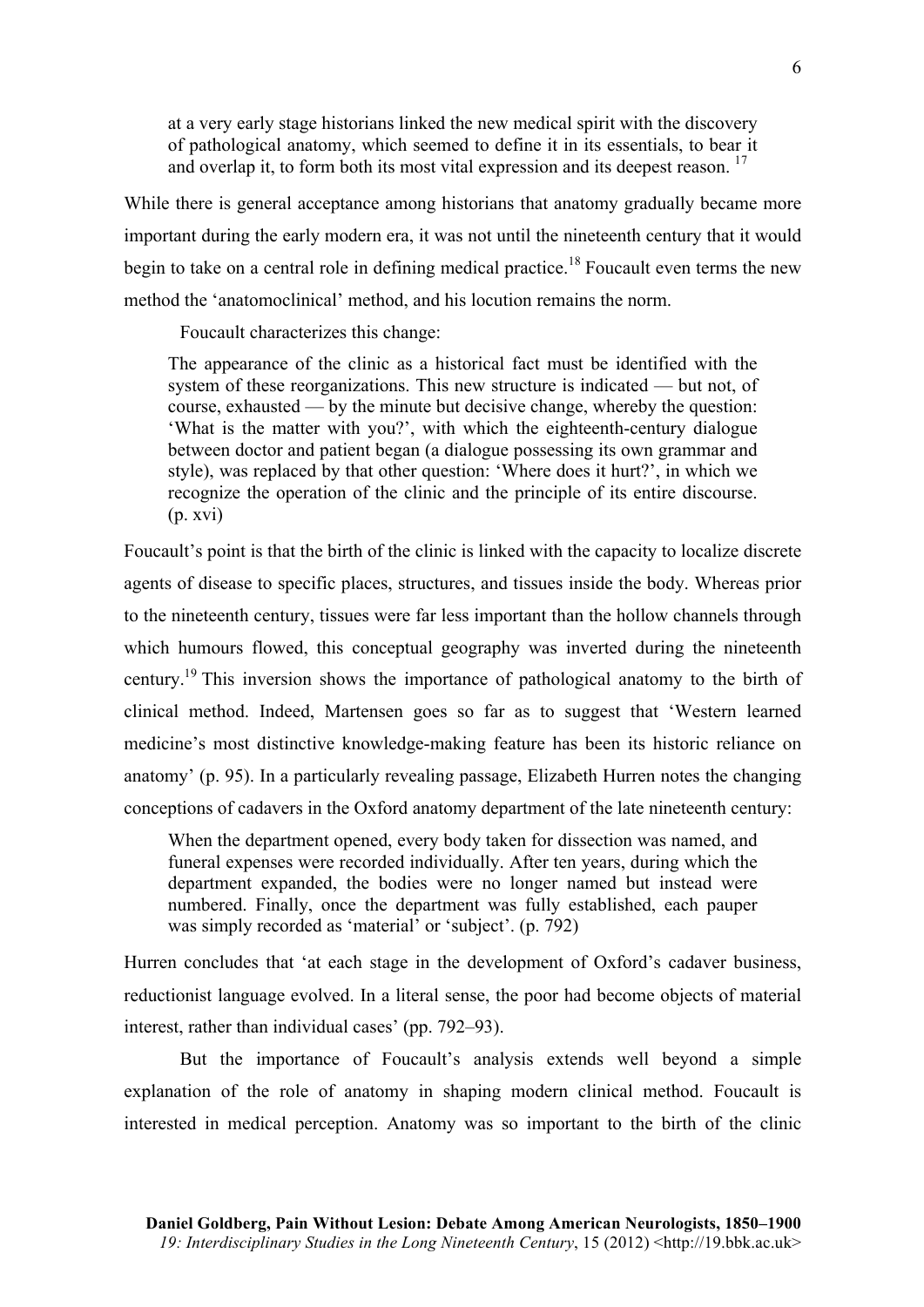because of what the investigating, clinical Eye could *see* through such practice. As such, a crucial rhetorical device Foucault uses to explain the birth of the clinic is what he refers to as the 'clinical gaze' that connects lesions and illness complaints. Foucault's conception is not meant to be taken literally; the importance of physically seeing the signs of illness was understood long before the nineteenth century.<sup>20</sup> But the clinical gaze itself did mark something fundamentally distinct from the medical cosmologies that preceded it. As historian Roselyne Ray observes in context of pain,

at the dawn of the nineteenth century, physicians were looking for a pure sign which would remove the ambiguities inherent in symptoms. They wished to find a sign, the meaning of which would be as certain as that provided by the lesion found at dissection  $21$ 

Within this context, I now turn to an analysis of how pain without lesion was conceived of among leading neurologists in mid- to late nineteenth-century America. The nineteenthcentury changes in medical culture had dramatic effects on the way pain was conceptualized.

## **III**

## **The Invisibility of Pain**

Literature scholar David Morris picks up the Foucauldian interpretation of the birth of the clinic and connects these nineteenth-century changes to pain in context of

a revolutionary readjustment in the realms of the visible and the invisible. In effect, while a new clinically based scientific medical perception begins to make pain increasingly visible inside the body, pain outside the nervous system and outside the clinic begins to seem correspondingly invisible.<sup>22</sup>

His point is that the focus on tissue pathologies and structural lesions that shaped the anatomoclinical method meant that pain that was not visible inside the body began to vanish from sight. Morris further argues that

pain […] becomes newly visible and objectified. The physician does not see the pain directly, of course, but the clinical gaze penetrates deep within the body to expose pain's hidden sources and processes. The lesion illuminated, mapped, and verified — increasingly comes to represent pain as it is made newly visible to the gaze of the physician. As a corollary, what the gaze of the clinic cannot see, cannot verify, and cannot transform into an objectified visible image of pain becomes, so to speak, invisible. (p. 193)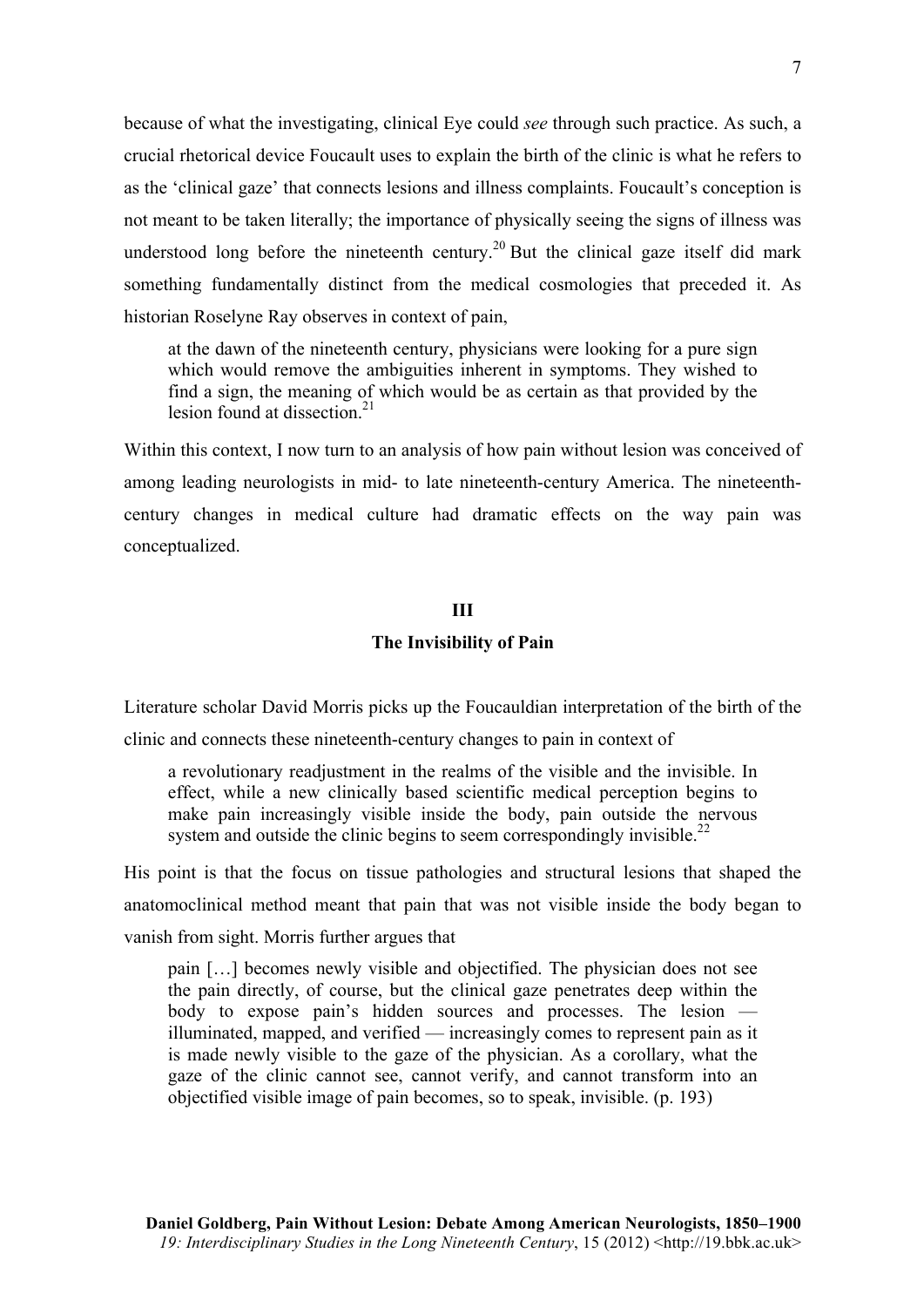These are provocative claims, made without extensive analysis of primary sources. They have provoked fairly strong reactions among several pain scholars. Noémi Tousignant charges that Morris has 'caricatured the modern medically-dominated view of pain', 'exaggerated the medicalisation of pain', 'overestimated the power exercised by the medical establishment over the definition and the management of pain', and 'oversimplified the medical view of pain'.<sup>23</sup> Psychiatrist Andrew Hodgkiss devotes an entire monograph (*From Lesion to Metaphor*) to the repudiation of Morris's claims regarding visible and invisible pain. Although in large part I accept these criticisms, the analysis that follows shows that the perspectives of Morris and his critics can in fact be reconciled. Nineteenth-century American neurologists did not trivialize or invalidate their (socially privileged) patients' pain; nevertheless, the idea that pain could exist in the absence of a discrete, material lesion becomes increasingly untenable over the course of the long nineteenth century.

The first step to understanding how this reconciliation is possible is assessing the impact of the specificity theory as to pain, a theory that was connected to developments in experimental physiology and electricity. Many nineteenth-century physicians and scientists discussed the potential and capacity of electricity to treat various kinds of pain.<sup>24</sup> Some of the most significant conceptual work regarding electrophysiology was done by Johannes Müller, whose findings were also critical to the conceptualization of pain during the nineteenth century. His discovery of the specialization of nerve fibres and the electrochemical conduction of signals is crucial because it facilitated the development of the specificity theory with regard to pain. $2<sup>5</sup>$ 

The specificity theory is not one account, but is rather a general framework for the physiology of the nervous system. In its most basic form, the idea is that specific nerve fibres respond to specific stimuli and convey particular sensations related to the stimulus. This means that the application of cold, heat, and pain result in the activation of certain nerve fibres, but not others (Ray, pp. 192–201). In addition to research on the sensory specificity of nerve fibres, French physiologists François Magendie and Claude Bernard emphasized the distinction between the specific control of the motor function of the spinal nerves' anterior roots and that of the sensory function of its posterior roots (Ray, pp. 182– 83). American neurologist John Call Dalton observed that

it is evident that the impressions of sensibility pass to the nervous centres exclusively by the posterior roots [of the spinal nerves], while the stimulus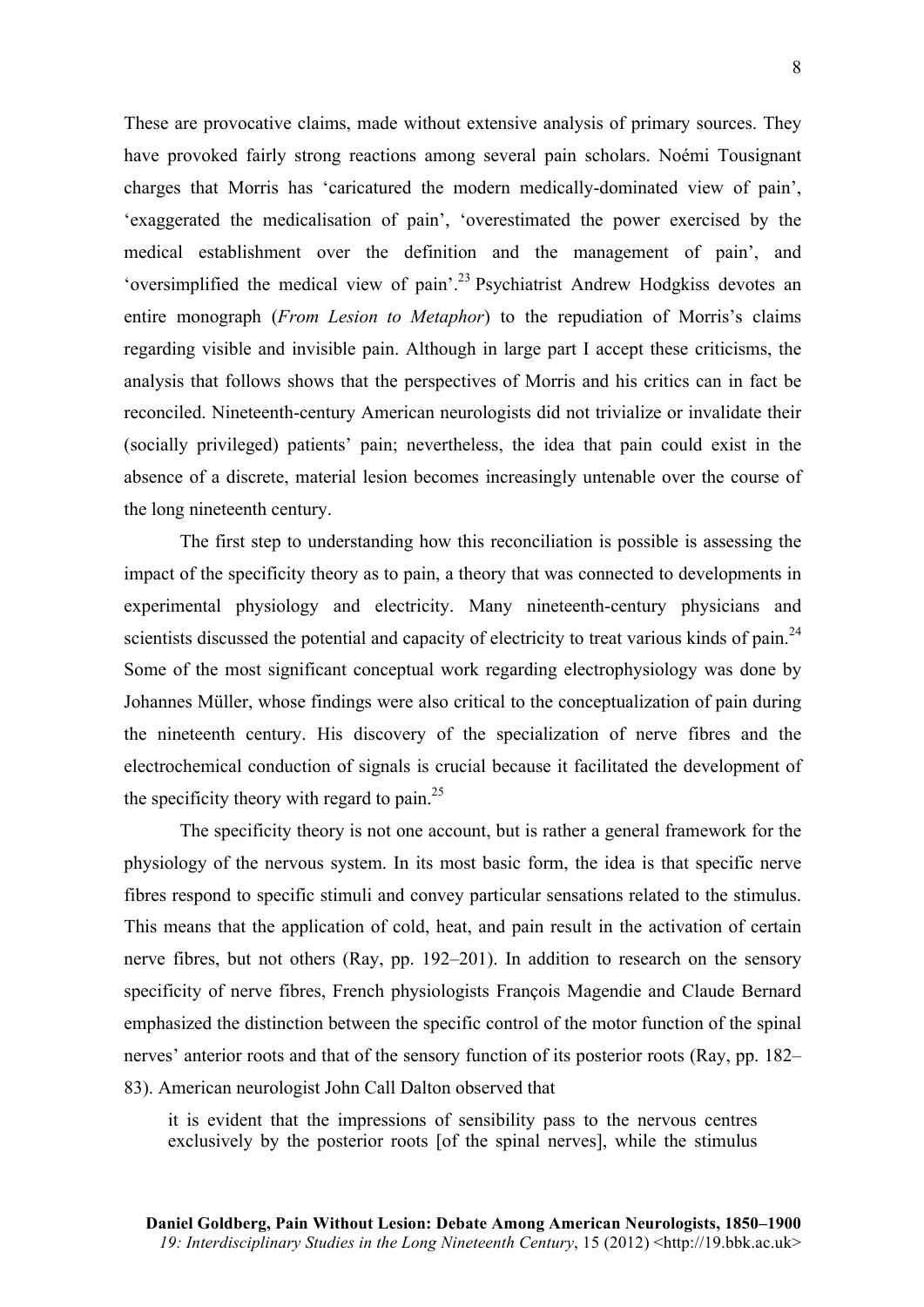which excites the muscles to contraction is conveyed only by the anterior roots. We therefore have a separate localization of sensation and motion in this part of the nervous system; and it is easy accordingly to understand how one may be impaired without injury to the other. <sup>26</sup>

Similarly, in an early treatise on 'spinal irritation', which, as we shall see, was a topic of great interest to leading late nineteenth-century American neurologists, Philadelphia physician Isaac Parrish cites the efforts of several notable European scientists to clarify the pathways through which the pain of spinal irritation proceeds. Lauding anatomist Xavier Bichat, $27$  surgeon-anatomist Charles Bell, and Magendie, he notes that

these authors have taught us to consider the nervous system not as homogeneous tissue, possessing an identity of structure and function [...] but as composed of separate parts, differing essentially from each other, both in their functional actions, and anatomical character.<sup>28</sup>

Decades after Parrish's writing, the links between electricity, lesion, and localization had become entrenched; H. Lewis Jones reports in the July 1899 issue of *The Practitioner* that 'the crispness with which the localisation of the nerve lesion is brought out by the electrical test is full of charm<sup>' 29</sup> Corning's 1890 treatise on neuralgic pain contains two chapters on the use of electricity in localizing and treating pain, and his 1894 treatise on headache evidences a similar treatment.

Unsurprisingly, then, the single most important facet of the specificity theory as to pain is the implication that it was generally localizable. Thus in describing neuralgia, which Corning defined as pain due to 'extra-cranial causes', he notes the appearance of 'painful spots' which are 'present in the majority of cases of neuralgia', and about which 'careful digital exploration will rarely fail to result in their accurate localization'.<sup>30</sup> In late nineteenth-century discussions on neurology and pain, the concept of localization generally does not refer to the notion that an impression or sensation is caused by a nerve that exists proximal to the area in which the sensation is experienced. Rather, what is usually meant by 'localization' is the idea, quite foreign to humoral theory, that the material pathology causing the sensation is *localizable* to a discrete, specific point or area within the inner body.

Historian Timo Kaitaro traces one of the earliest examples to a paper authored by physician Jean-Baptiste Bouillaud in 1825, the title of which is translated as 'Clinical studies demonstrating that the loss of speech corresponds to a lesion in the anterior lobules of the brain and to confirm the opinion of Mr. Gall on the seat of articulated language'.<sup>31</sup>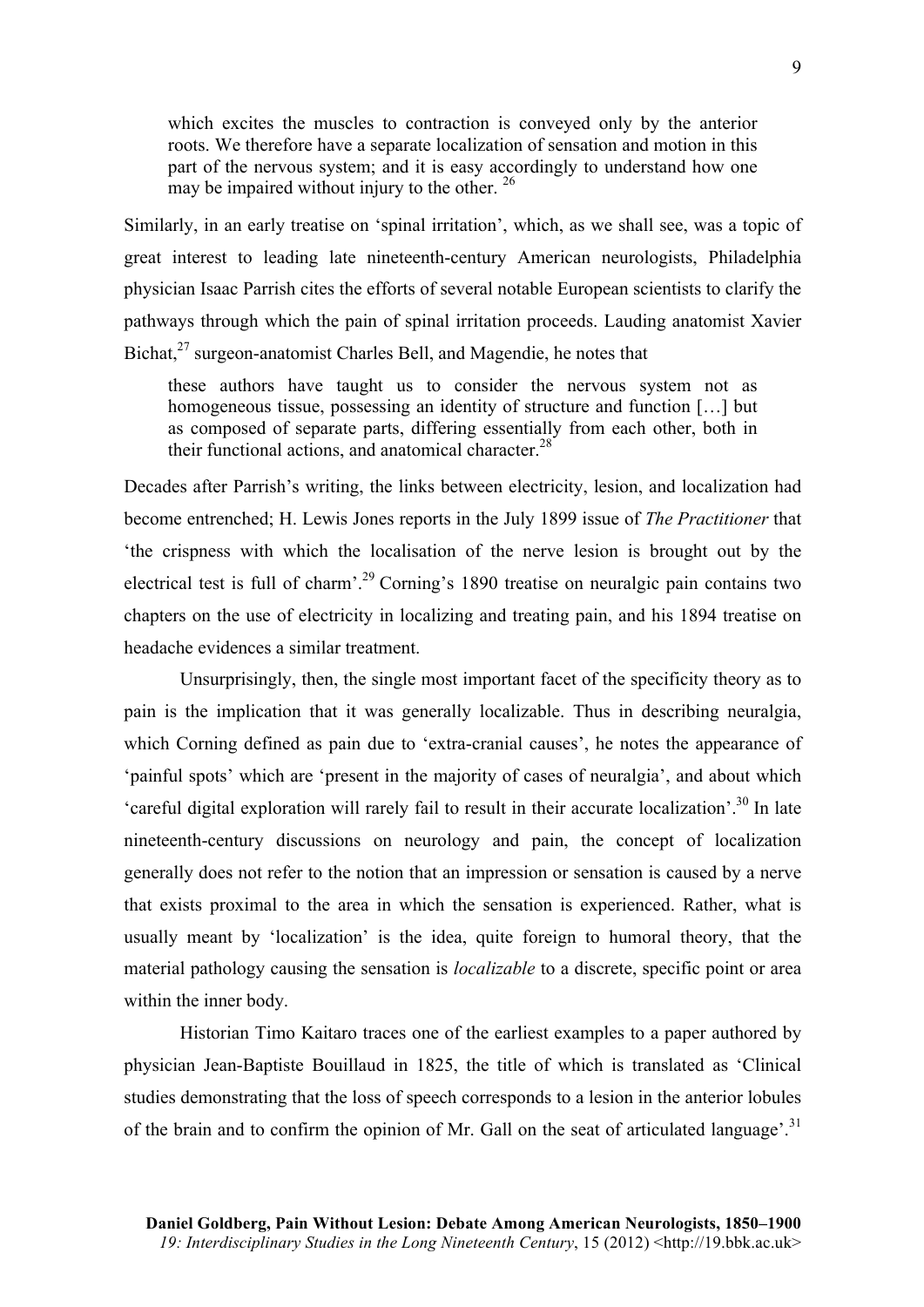Bouillaud is focused on the specific area of the brain in which a lesion produces the observed sign, the 'seat' of the function of language. The lesion is not local, but is localizable to the 'anterior lobules'. Kaitaro suggests that even 'different words could have separate localizations in the cortex' under Bouillaud's rubric.<sup>32</sup>

A half-century after Bouillaud, Broca, and Wernicke's investigations provided further proof of the merits of cerebral localization. Historian Noga Arikha uses the term 'locationism' to describe their attempts to correlate discrete material pathology with an observed sign (p. 261). This term further supports the idea that the term 'localization' in late nineteenth-century neurological texts on pain refers not to the proximity of the material pathology, but to the fact that such a pathology exists at a discrete location inside the body. Similarly, the fact that physicians of the time were well aware that gross cerebral lesions were capable of producing certain kinds of pain is consistent with this concept of localization.<sup>33</sup> This is because the attribution of pain to cerebral lesions links the symptom itself to a specific tissue pathology.

This is why Foucault's characterization of clinical medicine centres on medical perception: what did the clinical Eye perceive? What did it project as causing illness? Furthermore, causal attributions of disease are a significant window into social, cultural, and political beliefs.<sup>34</sup> That nineteenth-century physicians seemed to attribute many kinds of pain to disturbances in relevant tissues, whether 'irritation' of the nerves as in spinal irritation and neuralgia, or to cerebral lesions, as in some forms of headache, is important for what it indicates regarding the meaning of pain.<sup>35</sup>

Given the significance of pathological anatomy to nineteenth-century medical thought, it is unsurprising that nineteenth-century neurologists found pain caused by gross lesions easy to diagnose (though not necessarily easy to treat).<sup>36</sup> This is at least in part because gross cerebral lesions tended to produce a number of other symptoms that contributed to the differential diagnosis, including 'progressive loss of muscular power, vertigo, visual impairment and derangement of the faculty of recollection'.<sup>37</sup> But what of pain that tended to occur in the absence of discoverable lesions? Corning observes in two of his texts that 'organic disease is by no means as frequent a cause of headache as might be imagined from the percentage of gross cerebral lesions'.<sup>38</sup> How did leading neurologists conceive of pain without lesion during this period?

If one understands the term 'lesion' as more than the gross cerebral lesions that physicians had long known of, then the best answer is that leading neurologists did not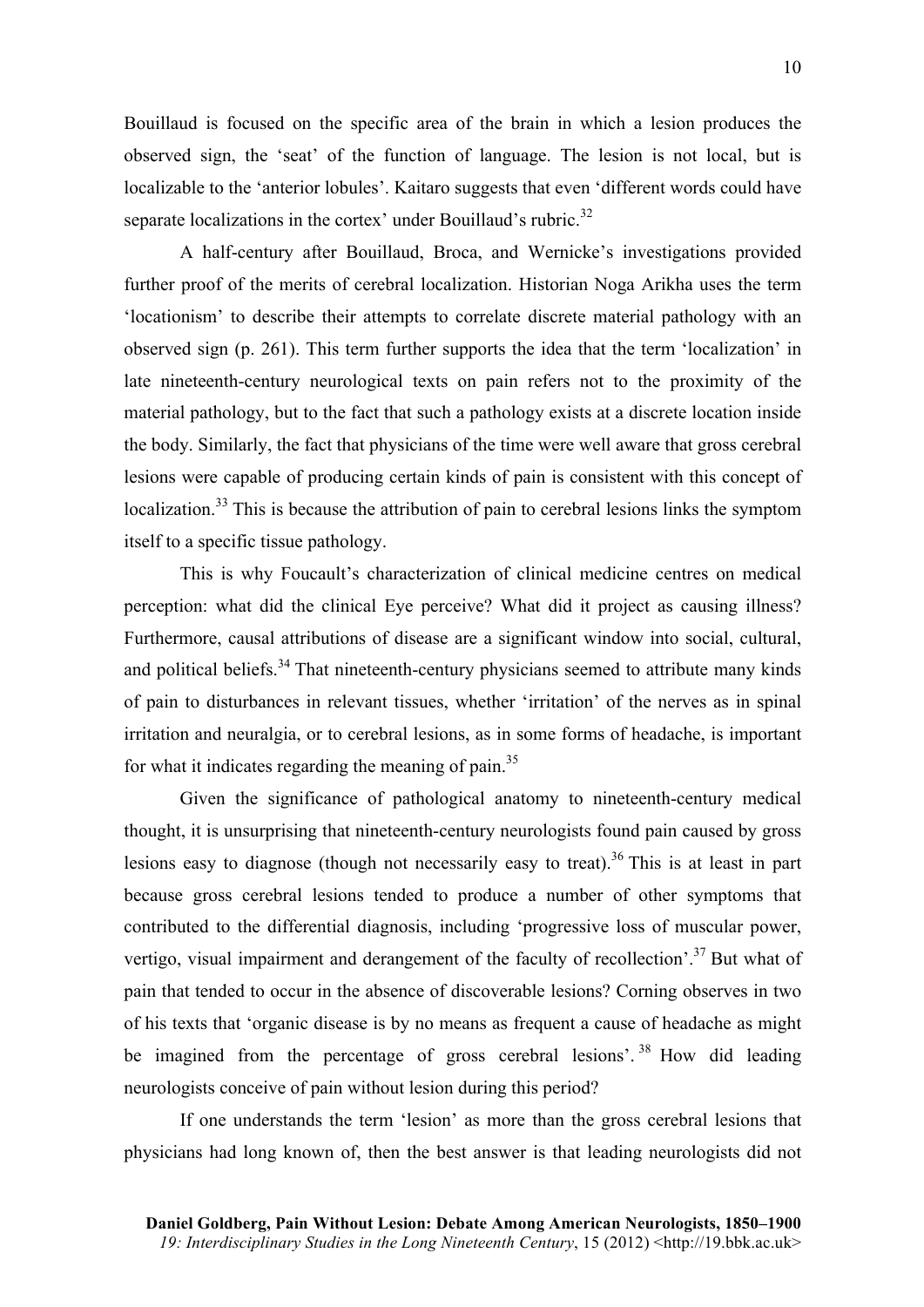conceive of it at all. This is certainly not to suggest that nineteenth-century American physicians were ignorant of pain without lesion, nor that they trivialized it.<sup>39</sup> Indeed, there is little support in virtually any primary sources for the proposition that physicians typically invalidated their patients' pain.

However, this observation must be qualified: it is socially privileged patients whose pain was more likely to be legitimized and acknowledged. Like most forms of medical care, nineteenth-century regard and treatment for pain was distributed according to a number of different social strata, including class, race, age, gender, occupation, and other indicia of social status and hierarchy. Thus, for example, Martin Pernick pointed out over a generation ago that a complex moral calculus governed the dispensation of analgesia in nineteenth-century America, and predictably, that members of marginalized groups in American society (for example, African-Americans and the poor) were less likely to be administered analgesia.<sup>40</sup> Furthermore, while it is generally correct to note that socially privileged patients' pain was not ignored by nineteenth-century physicians in either Europe or in the USA, there are well-documented exceptions, such as the case of railway spine or spinal concussion. In both Great Britain and the USA, many physicians and neurologists rejected injured workers and railway passengers' complaints of injury following railway accidents. $41$ 

But even with these qualifications, the general proposition that nineteenth-century neurologists did not ignore or trivialize their socially privileged patients' pain is generally correct. However, the claim Morris advances is that pain without lesion becomes invisible during the nineteenth century. A number of leading nineteenth-century physicians and neurologists suggested that even pain which seemed to appear in the absence of any lesions must nevertheless feature such lesions. As an object of inquiry, then, pain without pathology in some kind of tissue ceases to exist in the clinical gaze.

One of the best sources for locating this view is Hammond's treatise on spinal irritation. Hammond was one of the progenitors of American neurology and the founder of the American Neurology Association.<sup>42</sup> His views on pain without lesion are therefore particularly important. Nineteenth-century physicians were quite aware of the existence of pain that seemed to persist in the absence of any identifiable lesion. Accordingly, Hammond has no patience for those who reject the disease known as 'spinal irritation':

It must be admitted that there are not wanting those who refuse to believe in the existence of such a disorder. Such persons must necessarily belong to one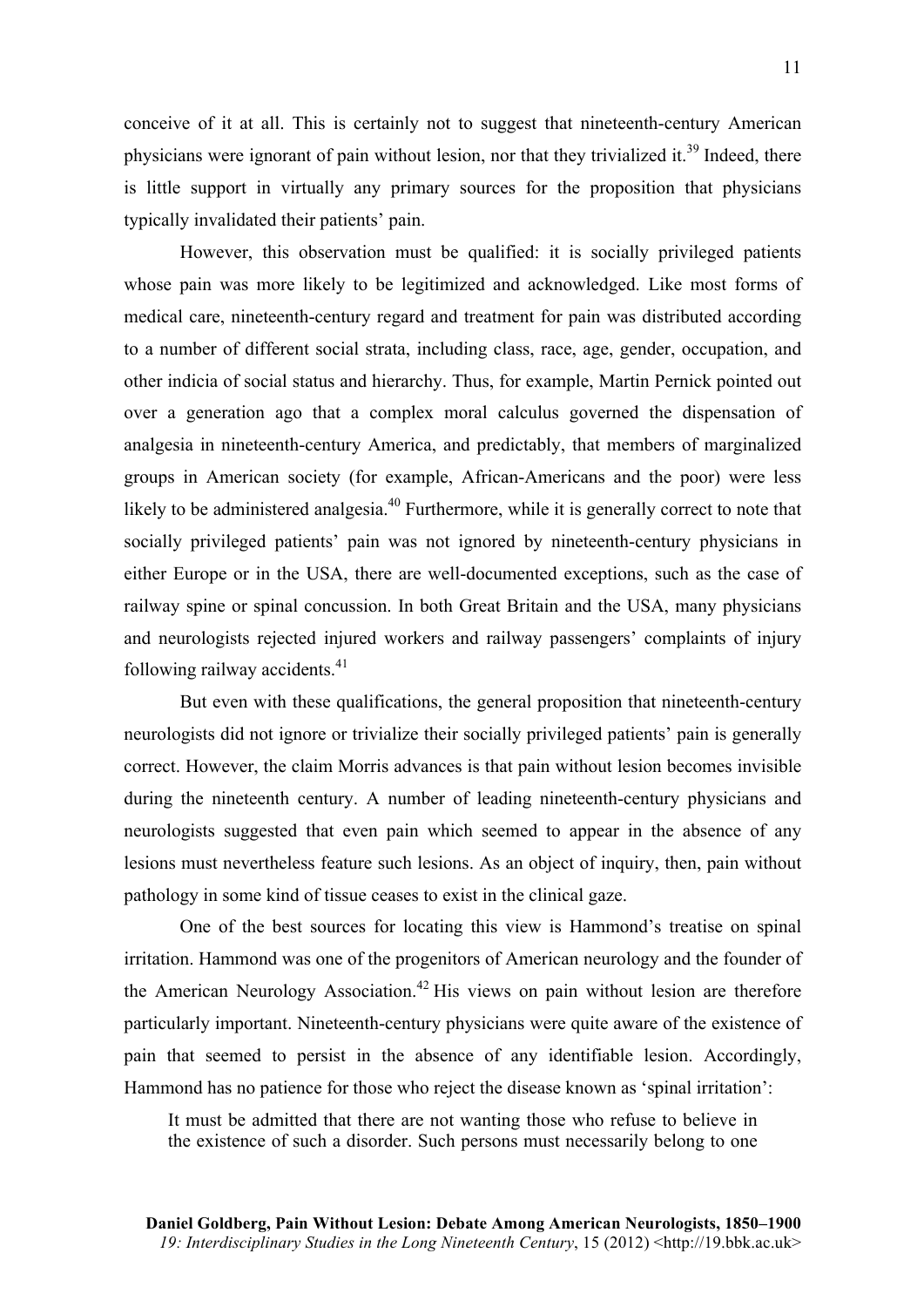or the other of the following categories: Their experience must have been very limited, and therefore they cannot see; or they must have been endowed either with restricted powers of observation or with minds so constituted as to cause them wilfully to close their eyes to the facts that they did not care to see. (*Spinal Irritation*, p. 19)

In referring to those who 'cannot see', who have 'restricted powers of observation', and who 'close their eyes to the facts that they did not care to see', Hammond emphasizes the power of clinical sight in validating spinal irritation.<sup>43</sup> Yet, the fact that Hammond undoubtedly believed in the existence of spinal irritation does not imply that he countenanced the existence of pain without any material pathology.

According to Hammond, the general cause of spinal irritation is anaemia of the spinal cord, which in late nineteenth-century terminology generally translated as 'weakness' of some sort.<sup>44</sup> However, in spite of his acknowledgment that anatomical work revealed no gross lesions or pathologies that would account for the pain of spinal irritation, Hammond did not hesitate to localize the causes of such pain to lesions in various regions of the spinal cord:

The spinal cord is a long organ, and while one part may be the seat of anemia of the posterior columns, the others may be comparatively healthy. It will be shown, however, that the differences in the symptoms as manifested in the various cases which come under notice, are in the main such as result from the fact that different sections of the posterior columns of the cord are the seats of the lesion. (*Spinal Irritation*, p. 29)

This excerpt also demonstrates the work that the concept of localization performs in Hammond's medical cosmology; the issue is not whether the material pathology exists, but is simply where the lesion can be localized. Later in the treatise, Hammond explains why he conceptualizes the causality of spinal irritation in terms of lesions that pathological anatomy does not reveal:

Owing to the fact that spinal irritation is not *per se* a fatal disease, we rarely have the opportunity to verify any views we may hold in regard to its pathology. In the few cases in which post-mortem examinations were made nothing abnormal was found, a circumstance, however, far more compatible with the idea I have expressed than with any other.

In all cases in which the patho-anatomy of a disease cannot be positively ascertained, we are warranted in constructing a hypothesis of its real nature from such data as is at our command. It is better to do this, even if the view we enunciate is not absolutely sufficient to account for all the observed phenomena, than to shut up our opinions in our own minds, or, worse still, form none whatever. (p. 53)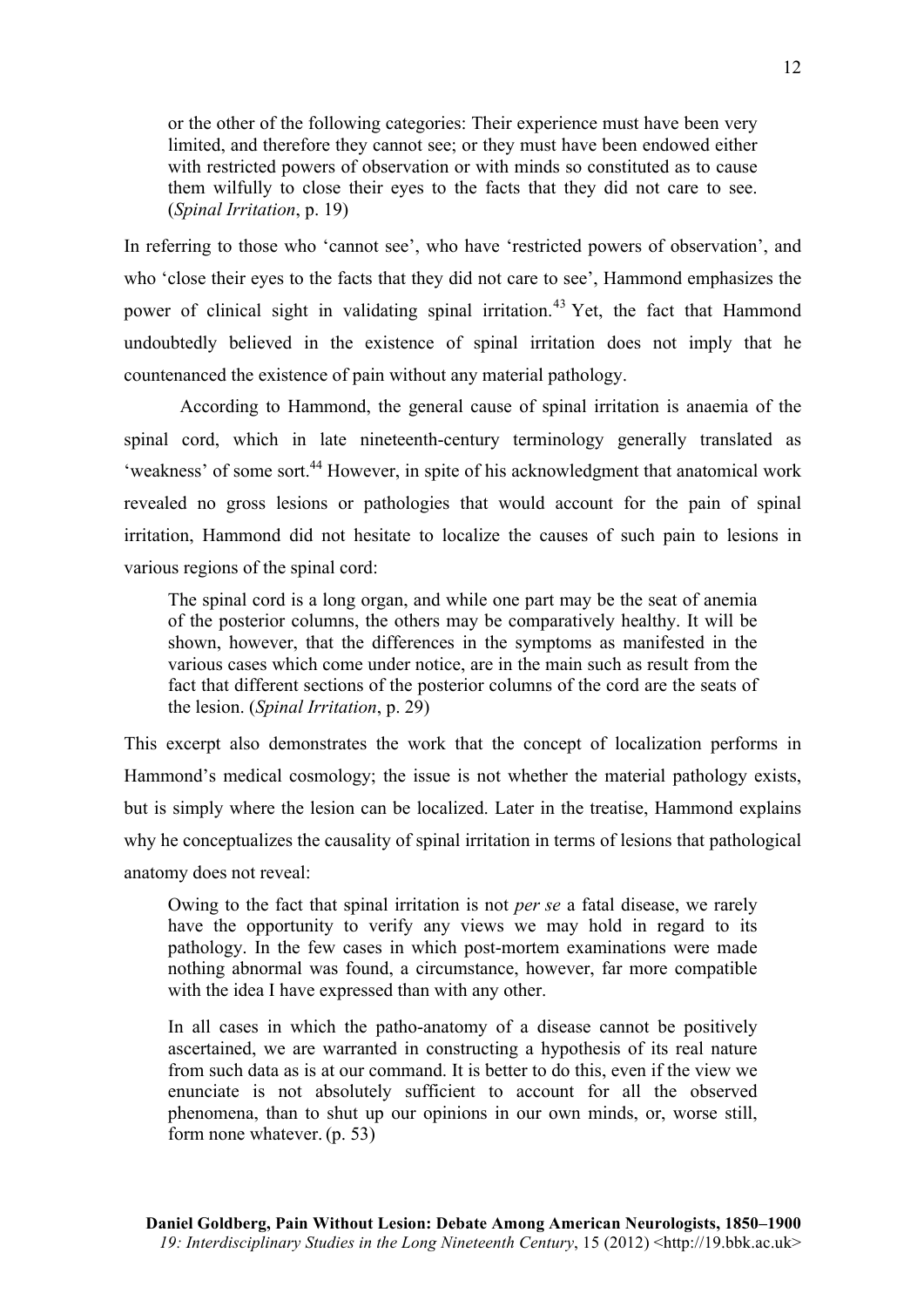The chain of reasoning here is significant. Hammond begins by noting that because spinal irritation is not fatal — and post-mortem is therefore impossible at the moment — there is no sure way to link tissue pathologies with the pain. This underscores the connection between pathological anatomy and clinical method that Foucault and Martensen emphasize. Hammond moves on to admit that even where post-mortems have been conducted, they have failed to reveal any obvious pathologies that might cause the disease. However, not just in this case, but in 'all cases' in which correlation of disease and pathological anatomy is unavailing, it is appropriate to construct a hypothesis of the 'real nature' of the disease. Although Hammond does not expressly say so, there is little doubt that the 'real nature' of spinal irritation is a reference to the specific lesion to which he attributes causation. In fact, Hammond notes that some do not accept his general theory of anaemia in the spinal cord as the general cause, to which he responds by defending the general notion of pathological localization:

And what is true of the spinal cord is true of other organs of the body. There is not one which may not be the seat of a morbid process in some exceedingly limited part, while the remainder of its tissue presents no evidence of disease. Indeed, the reverse is the exceptional condition. (p. 57)

As such, the general failure to locate the lesion that causes spinal irritation at post-mortem does not imply its non-existence. On the contrary, given the localization of lesions, it is likely that the seat of disease exists at some specific region in the spinal cord or central nervous system.

Thus, Hammond's argument is that the seat of spinal irritation is localizable in a lesion that exists somewhere in the spinal cord, but whose precise location and character has not yet been ascertained. Hammond confirms this:

From all these points it appears to me that the pathology of spinal irritation is as clearly made out as that of any other disease in which we do not have the opportunity of making post-mortem examinations, or in which, having such opportunities, the lesion remains undiscovered. (pp. 67–68)

The power of the lesion in the construction of pain is such that the possibility that pain might exist without a lesion is not tenable for Hammond. This does not mean that Hammond denies the existence of spinal irritation; it does mean that he denies the existence of a disease entity named 'spinal irritation' without a concomitant tissue pathology of some sort. Hammond even extends the analogical nature of his argument to anatomy, noting that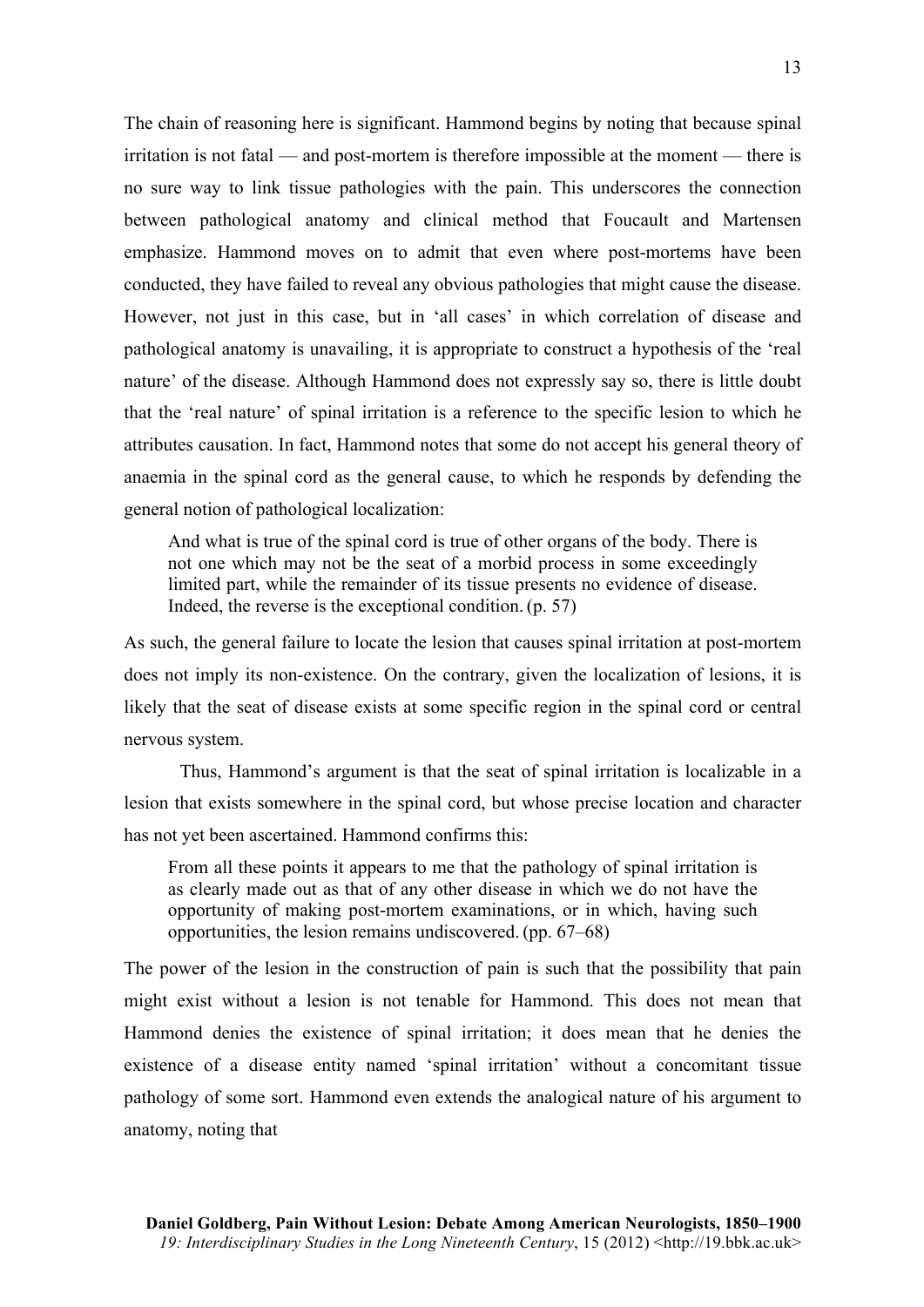upon the principle of exclusion we are justified in assuming the pathoanatomical feature to be anemia. There is no other known condition which could give rise to the phenomena. The symptoms of other affections of the spinal cord are well known, and are for the most part exceedingly definite in their indications. The alterations in the nerve structure, to which they are due, are easily detectable after death, and hence groups of symptoms are readily associated with well-known lesions. (pp. 58–59)

Hammond does not admit the possibility that no pathological anatomy might correlate with the pain produced by spinal irritation. Accordingly, there is for him no such clinical entity as pain from spinal irritation that cannot be located in a tissue pathology. Moreover, Hammond's preferred remedies follow the principle of localization as well; he lauds the efficacy 'of counter-irritants to the skin over the affected region of the cord' (p. 61). Similarly, Parrish notes (decades earlier) in his 1832 discussion of spinal irritation that 'many chronic nervous disorders have a local and determinate seat in some portion of the spinal marrow or great sympathetic ganglia, and hence that these obstinate diseases are most effectually treated by applications directed to spinal column'.<sup>45</sup>

As historian Bonnie Ellen Blustein points out, however, Hammond was a particularly committed reductionist as to the role material structure played in defining illness.46 Thus, if Hammond's views on pain without lesion are isolated, that may diminish the strength of the claim regarding the power of the visible lesion in late nineteenthcentury American neurological discourse on pain. As it turns out, Hammond's views were typical. His account of pain without lesion — that it in fact is pain *with* (undiscovered) lesion — appears throughout nineteenth-century American texts on pain. In his 1854 dissertation on neuralgia (for which he was awarded the Fiske Fund Prize Essay by the Rhode Island Medical Society), Brown University physician Charles Parsons notes that 'neuralgia may have its origin in the nervous centers'.<sup>47</sup> He declines to specify 'all the affections of the brain or spinal cord' that may cause neuralgia, but observes among the many potential causes of neuralgia several familiar possibilities (p. 424). These include disorder within both anterior and posterior branches of spinal nerves, disorder in an internal organ, cerebral 'congestion', and anaemia (pp. 417–46). All of these, of course, represent pathology within a material structure or tissue which produces pain.

Similarly, neurologist Edward Payson Hurd begins his 1890 treatise on neuralgia by setting forth that the 'cause [of pain] is generally an abnormal modification of some part of a nerve of sensation'.<sup>48</sup> Hurd identifies as exciting causes the usual suspects,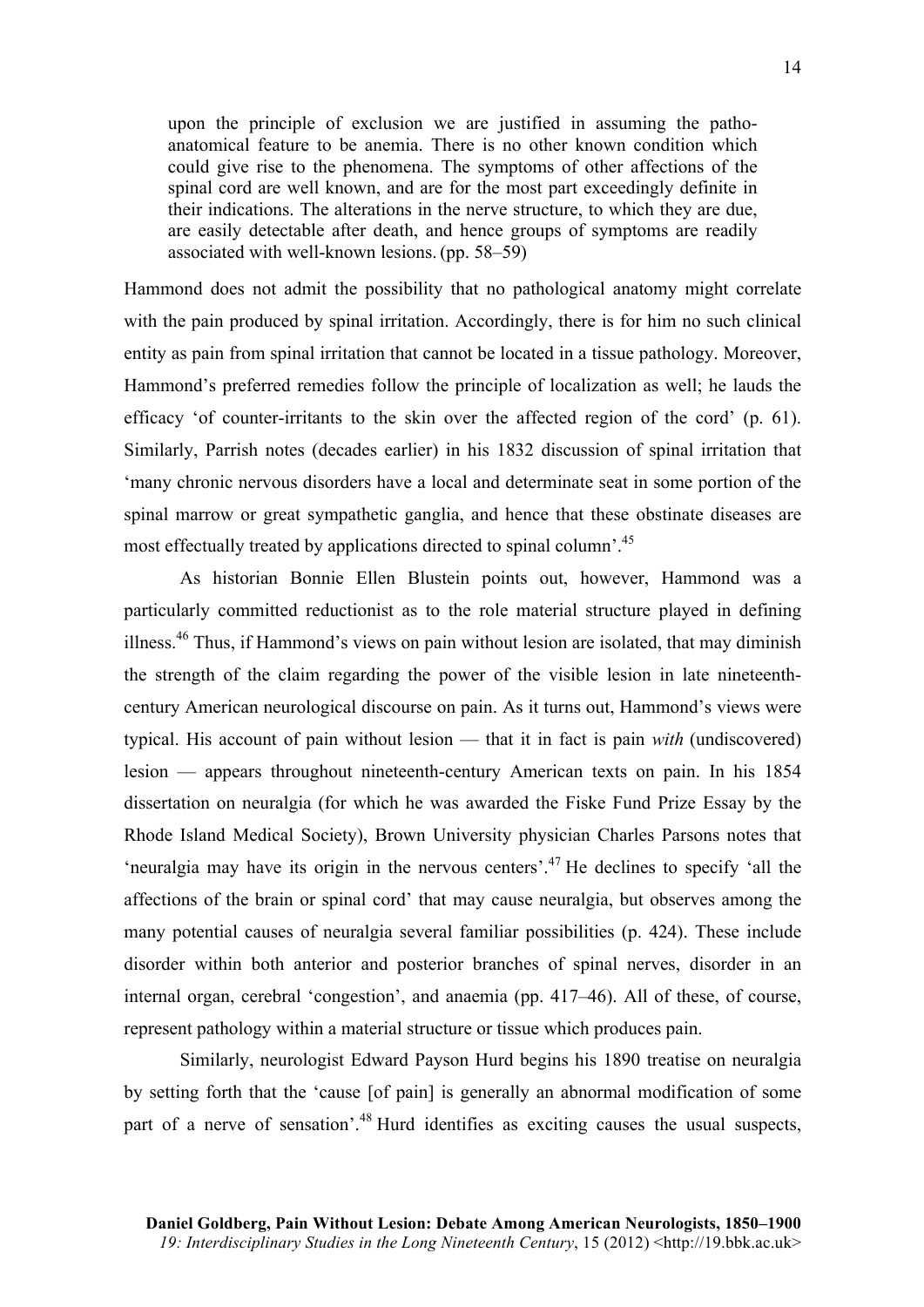including inflammation, anaemia, and tumours or other 'foreign bodies' that compress the nerve (p. 1). Note that Hurd, like many American physicians and scientists who considered the problem of pain without lesion, freely admitted that 'we know very little about the material alterations which attend neuralgia' (p. 7). As with Hammond, however, this does not prevent Hurd from attributing as a cause for 'neuralgic hyperasthesia', or excessive and painful sensitivity, 'intrinsic and primary modifications of the excitability of the nerve itself in some part of its tract from the gray nucleus of its origin to its terminal expansions' (p. 12). In other words, the material modification *must* exist somewhere along the nerve fibre itself, even if the state of the art does not permit specification of the precise pathology.

As I have suggested, late nineteenth-century neurologists were acutely aware of the difficulties presented by pain without lesion. Thus, in the preface to his treatise *On Common Forms of Functional Nervous Diseases* (1880), Leopold Putzel, a physician at Bellevue Hospital in New York City, observes that 'pathological anatomy has exercised such an enormous influence upon the advances made in practical medicine within the last twenty-five years that many pathologists sneer at the term "functional" diseases'.<sup>49</sup> However, perhaps because he is aware of the extent of that influence, Putzel hastens to add that 'we fully agree that there can be no morbid manifestations without a change in the material structure of the organs involved' (p. v). This illustrates that insofar as the term 'lesion' is understood in the nineteenth-century sense as material alteration/pathology in some kind of tissue or internal structure, pain without lesions ceases to exist. The only question is whether it was discoverable via the prevailing state of the art, as Putzel went on to note:

We are nevertheless fully convinced, in view of the fruitless search of pathological anatomists, that the diseases which we have considered in this work present no primary anatomical changes which are visible to the naked eye or to the microscope — in other words, that the changes in structure are of a molecular nature. (p. v)

Again, following a similar path of reasoning as virtually every physician referred to in this article, Putzel begins by noting that pathological anatomy has not revealed the lesion that causes nervous disorders (which includes neuralgia), but that such lesions perforce exist. Along the same lines as Putzel, neurologist Landon Carter Gray notes his frustration with the panoply of opinions regarding the pathology of neuralgic pain: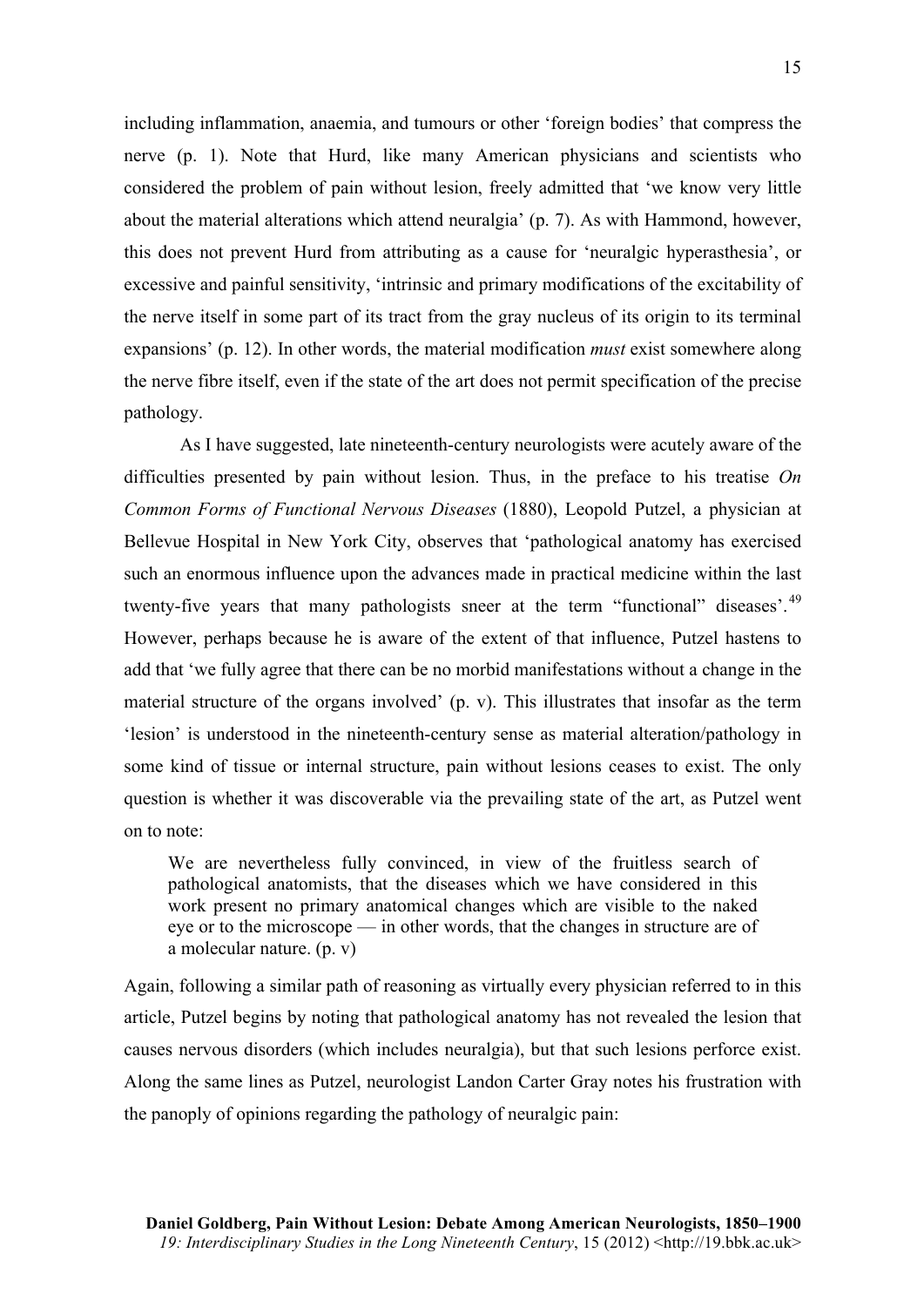A great deal of energy has been spent in discussion as to whether neuralgia is due to changes in the central cells of the sensory nerves, in the nerve-fibres themselves, or in the end-organs […]. It is useless to go into these differences of opinion, because they are entirely speculative, with scarcely a respectable fact to prop any one of them up. The truth of the matter is, that we do not know of the molecular changes which constitute neuralgia, and we shall never know until we have instruments delicate enough to enable us to dip down into a living cell of cord or skin and have a microscopic view of molecular life.<sup>50</sup>

Putzel and Gray's emphasis on the technical gaps preventing *visibility* of the lesions presages the importance of the subsequent use of medical imaging techniques in illuminating features of the inner body that were previously undiscoverable  $-$  X-rays, electroencephalography, tomographic techniques, and, of late, fMRI.

What these sources demonstrate regarding the notion of pain without lesion is its incoherence. Severe chronic pain most certainly 'existed' in the eyes of these healers, and the general humanitarian impulse of the nineteenth century prompted widespread social and cultural concern with pain and suffering itself.<sup>51</sup> The key point is neither that pain without lesion was ignored or trivialized nor that American physicians failed to appreciate the depth of their patients' suffering. Rather, the crucial point is the link between material tissue pathology and pain. That chronic, intractable, difficult pain could exist without lesion as a primary causal factor was untenable, so much so that leading American neurologists were prepared simply to assume the existence of a lesion in a specific location in the body. Pain itself becomes a material problem, in the sense that its existence seemed to be predicated on the existence of a localized tissue pathology that causes the pain.

I have argued in this paper that many primary American sources do support Morris's claims regarding the disappearance of pain without lesion from the clinical gaze during the late nineteenth century. Hodgkiss, however, vigorously disputes Morris's arguments. Accordingly, assessing his arguments is an important means of pressing the merits of my perspective further.<sup>52</sup> Hodgkiss attributes to Morris a version of 'social constructionism' in the latter's belief that pain is 'constructed as much by social conditions as by the structure of the nervous system' (p. 8). Hodgkiss argues that because the 'clinical picture and prevalence of lesionless pain is rather historically invariant, the position falls' (p. 8). In turn, by 'historical invariance' Hodgkiss apparently means that from the inception of the anatomoclinical method, scientists and physicians were aware of and concerned with the problem of lesionless pain.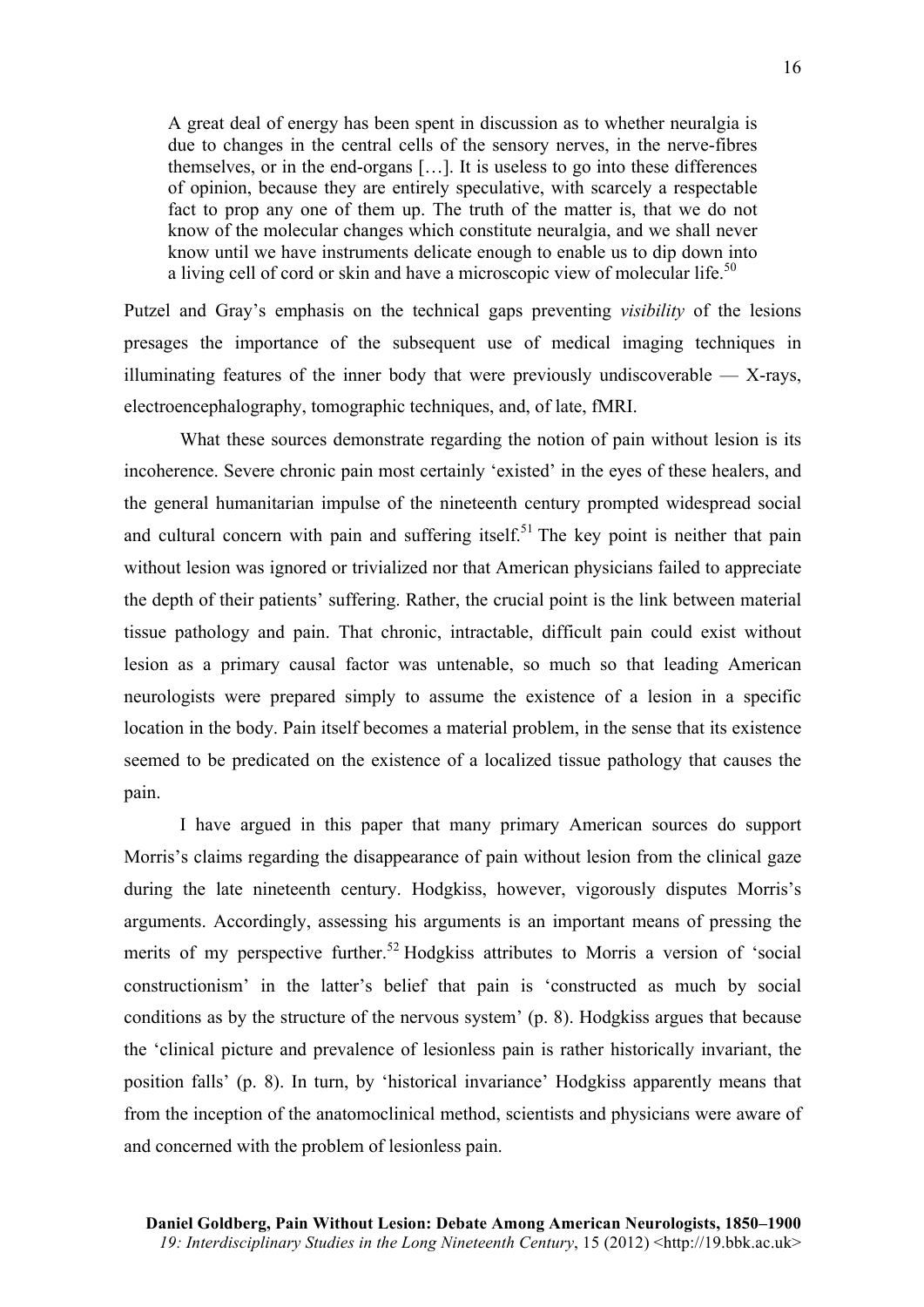There are a number of problems with Hodgkiss's argument. First, there is widespread agreement among pain scholars, regardless of their discipline, that social and cultural conditions deeply influence pain experience.<sup>53</sup> Moreover, it is well settled that pain varies across all manner of demographic indicia including but not limited to culture, age, class, race, and gender. David Resnik, Marsha Rehm, and Raymond Minard observe that 'cultural beliefs, social groups, and religious traditions can play an important role in the response to pain by affecting how we interpret and attend to pain<sup>'.54</sup> The pain physician who does not take the social context of their patient's lives into account is contravening basic practices of pain medicine.<sup>55</sup> Accordingly, if maintaining that social conditions deeply shape and influence pain experiences renders one a strong social constructionist, then we are all strong social constructionists.

Second, Hodgkiss is operating under a confused notion of both social constructionism and historical invariance. The fact that nineteenth-century scientists and physicians were aware of the challenges posed by lesionless pain does not imply they perceived it as equivalent to pain resulting from gross lesions. Indeed, Hodgkiss's own evidence demonstrates precisely how many influential nineteenth-century European physicians, like their American counterparts, viewed the possibility of pain without lesion as untenable.

Hodgkiss notes that 'one very telling assumption in [surgeon Benjamin] Brodie's thought is that any lesion anywhere in the body will do to account for an otherwise inexplicable pain' (p. 59). Obviously, then, Brodie was aware of the problem of lesionless pain, but just as obviously, he continually sought to explain it by virtue of the existence of some lesion located anywhere in the body. This hardly qualifies as evidence in favour of Hodgkiss's claim that the focus on the importance of the visible lesion in conceptualizing pain is mistaken. Quite the contrary, it seems to support the argument.

Similarly, in describing surgeon Joseph Swan's willingness to attribute a patient's severe pain over eleven years to a minor structural lesion of a digital nerve, Hodgkiss acknowledges that

it seems perverse to us that Swan should be satisfied with a trivial lesion of a digital nerve as an explanation for a decade of multiple, disabling pains all over the body. But what was at stake for him were the tenets of a new anatomoclinical method. The whole thrust of this programme was to match symptom and lesion, even if the lesion was at a distance from the pain and the pain was out of all proportion to the lesion. (p. 63)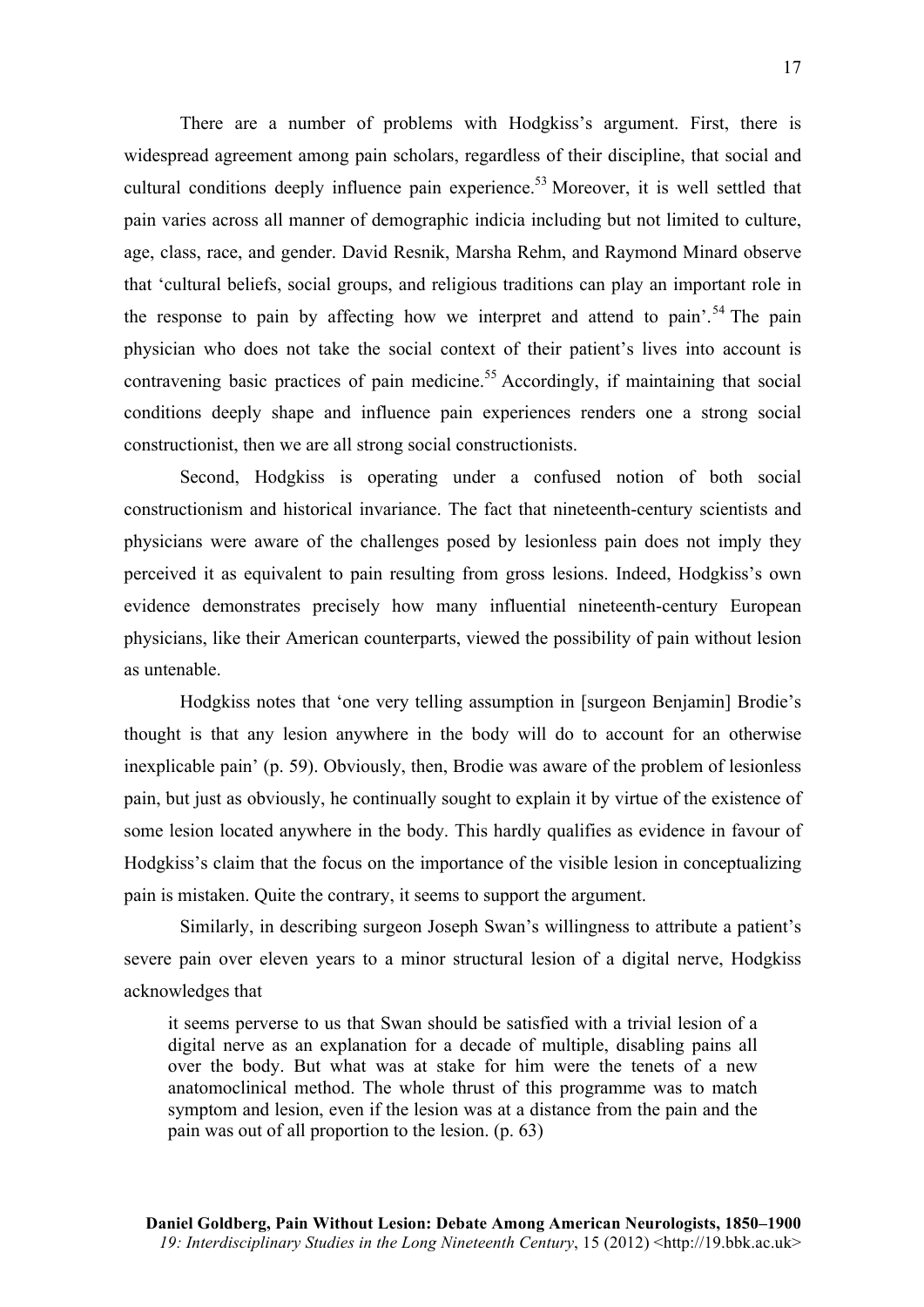This too seems to buttress Morris's and my argument. Swan was so determined to corroborate the objectifying tendencies of the anatomoclinical method that he was willing to ascribe virtually any pain symptoms to virtually any lesion. This demonstrates the power and importance of matching illness and symptom to visible pathology, which is exactly how Foucault, Morris, and I depict the focus of the anatomoclinical method.

This pattern continues in Hodgkiss's account across a variety of scientists and physicians. He notes that in lectures published in 1863, Professor of Anatomy and Surgery Joseph Hilton 'did not entertain the possibility of pain without structural lesion' (p. 65). An 1855 autopsy of a woman diagnosed with hysteria displayed apparent spinal abnormalities, which Hodgkiss deems 'an example of how the developing field of neurology was shrinking the category of hysteria by way of its ever more impressive clinico-pathological correlations' (p. 116). In lectures published in 1863, University College London Professor of Surgery John Erichsen insisted that many persons suffering disabilities after railway accidents had incurred physical damage to the spine. Though 'he acknowledged that the spinal cord was "without serious lesion" in such cases, [he] argued that "molecular changes in its structure" must be present'.<sup>56</sup> Finally, Charcot maintained that for any report of pain, 'a dynamic lesion was present in the cortical domain corresponding to the region of the body implicated by the patient's ideas'.<sup>57</sup>

Ultimately, much of the evidence Hodgkiss cites supports Morris's (and my) claim that while pain without lesion was neither ignored nor trivialized, the possibility that severe and persistent pain could exist without a correlative pathology in some material structure in the body, be it brain, nervous system, organ, or other, was simply untenable.

#### **IV**

#### **Conclusion**

In this paper, I have offered one possible means of resolving the historical debate regarding the medical status of persons experiencing pain without lesion in mid- to late nineteenth-century America. The dispute has centred on the question of whether pain without lesion became invisible during this period. I have argued that there is a very real sense in which pain without lesion ceased to exist; namely, the idea that pain could exist in the absence of a discrete, material pathology became increasingly untenable during the long nineteenth century. This interpretation differed from earlier constructions of pain in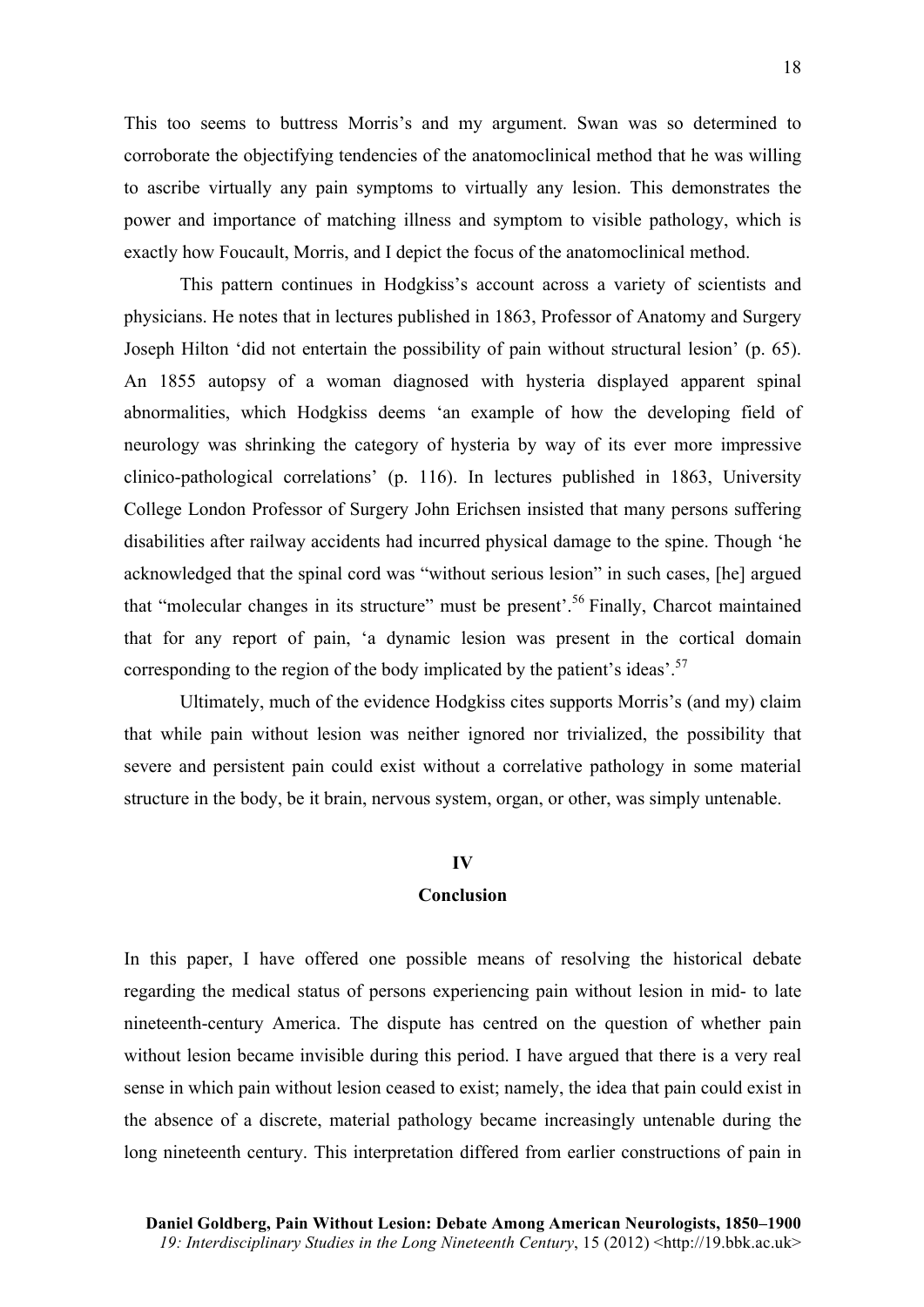therapeutic contexts, in which solid entities were far less important than humoral flows, and their responsiveness to the myriad predisposing conditions that reflected the patient's subjective life and social contexts. My reading accommodates the notion that, at least as to socially privileged patients, American physicians neither trivialized nor ignored those patients' experiences of pain without lesion. They regarded the pain as quite real and as meriting remediation of some kind even as they rejected the very idea that the pain itself could exist in the absence of an antecedent lesion.

 $\overline{a}$ 

The author would like to acknowledge the assistance of Joanna Bourke, Louise Hide, and Carmen Mangion of The Birkbeck Pain Project, as well as the comments and suggestions of one anonymous referee. The author would also like to acknowledge the feedback of Jason Glenn, the audience at the 2009 Annual Meeting of the American Association for the History of Medicine, and extends special gratitude to Joe Bord for reading and commenting on a late draft of this paper.

<sup>1</sup> William A. Hammond, *Spinal Irritation* (Detroit: Davis, 1886), p. 19.

<sup>2</sup> Charles E. Rosenberg, 'Contested Boundaries: Psychiatry, Disease, and Diagnosis', *Perspectives in Biology and Medicine*, 49 (2006), 407–24.

<sup>3</sup> For example, David Morris, 'An Invisible History of Pain: Early 19th-century Britain and America', *Clinical Journal of Pain*, 14 (1998), 191–96.

<sup>4</sup> For example, Noémi Tousignant, 'Pain and the Pursuit of Objectivity: Pain-Measuring Technologies in the United States *c*. 1890–1975' (unpublished doctoral thesis, McGill University, 2006); Marcia Meldrum, 'A Capsule History of Pain Management', *Journal of the American Medical Association*, 290 (2003), 2470–75.

<sup>&</sup>lt;sup>5</sup> Time and space preclude discussion of mind–body dualism in late nineteenth-century American neurology in this essay. I mention it here as a way of justifying the focus on neurologists.

<sup>6</sup> For the exceptions, see, for example, the literature surrounding Frances Burney's 1811 account of her mastectomy: Sangeeta Mediratta, 'Beauty and the Breast: The Poetics of Physical Absence and Narrative Presence in Frances Burney's Mastectomy Letter (1811)', *Women: A Cultural Review*, 19 (2008), 188–207; Julia L. Epstein, 'Writing the Unspeakable: Fanny Burney's Mastectomy and the Fictive Body', *Representations*, 16 (1986), 131–66.

 $<sup>7</sup>$  There is one in-depth analysis of pain without lesion in the nineteenth-century West, authored by Andrew</sup> Hodgkiss: *From Lesion to Metaphor: Chronic Pain in British, French, and German Medical Writings, 1800–1914* (Amsterdam: Rodopi, 2000). Hodgkiss's monograph is an important contribution, and one I shall discuss in some detail in this paper, but his analysis is limited in geographic scope to Europe.

<sup>&</sup>lt;sup>8</sup> There exists controversy over the extent to which the changes at issue here occurred uniquely in Paris, or whether antecedent and similar contemporary developments occurred in England of the time. See, for example, Othmar Keel, 'Was Anatomical and Tissue Pathology a Product of the Paris Clinical School or Not?', in *Constructing Paris Medicine*, ed. by Caroline Hannaway and Ann F. La Berge (Amsterdam: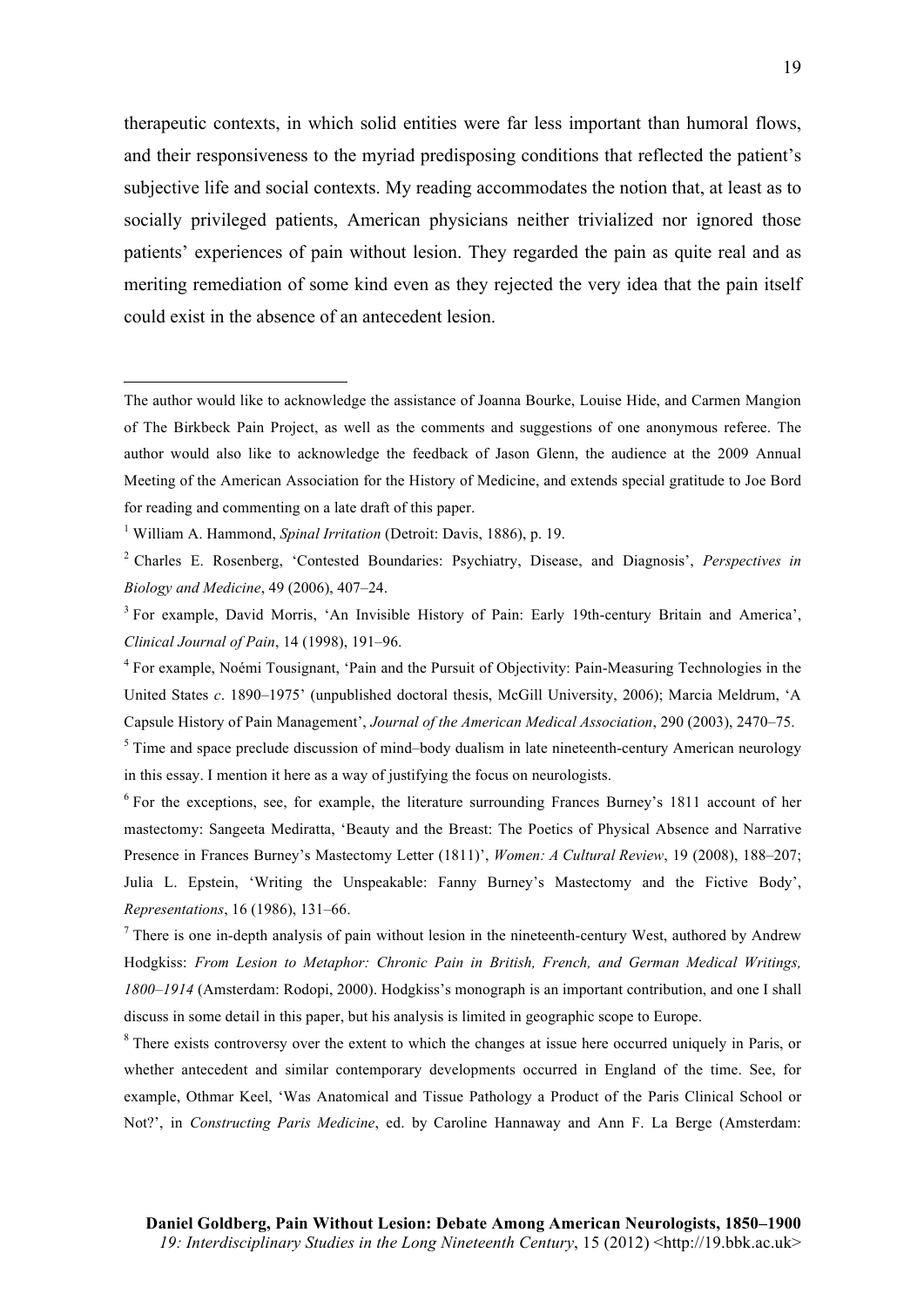Rodopi, 1998), pp. 117–84. This debate is not material to my analysis because the subject of my inquiry is the ideas that arise out of the Paris School. Insofar as the analysis of these ideas and their import herein is accurate, it makes little difference whether they originated 'exclusively' in Paris, or else developed previously or contemporaneously in Edinburgh, Berlin, Vienna, etc. Thus, as Russ Maulitz notes, the claim is not that 'the French were *sui generis* […]. What Paris did was to offer a particular convergence of tissue emphasis, lots of bodies (though […] not the first), lots of schools (though not the first), and physical diagnosis' (personal email communication, 11 September 2012). The seminal analysis of the impact of the Paris School on American physicians is John Harley Warner, *Against the Spirit of the System: The French Impulse in Nineteenth-Century Medicine* (Baltimore: Johns Hopkins University Press, 2003).

 $\overline{a}$ 

<sup>9</sup> Nicholas D. Jewson, 'The Disappearance of the Sick-Man from Medical Cosmology, 1770–1870', *Sociology*, 10 (1976), 225–44 (p. 227). Rosenberg terms this essay an 'influential, if categorical' effort: Charles E. Rosenberg, *Explaining Epidemics and Other Studies in the History of Medicine* (Cambridge: Cambridge University Press, 1992), p. 267.

<sup>10</sup> Robert L. Martensen, *The Brain Takes Shape: An Early History* (Oxford: Oxford University Press, 2004), p. 13.

<sup>11</sup> Lisa Wynne Smith, "An Account of an Unaccountable Distemper": The Experience of Pain in Early Eighteenth-Century England and France', *Eighteenth-Century Studies*, 41 (2008), 459–80 (p. 463).

<sup>12</sup> Esther Cohen, 'The Animated Pain of the Body', *American Historical Review*, 105 (2000), 36–68 (p. 42). Cohen expands on these themes in her recent book on the same subject: Esther Cohen, *The Modulated Scream: Pain in Late Medieval Culture* (Chicago: University of Chicago Press, 2010).

<sup>13</sup> Cohen, 'Animated Pain'; and Mitchell B. Merback, *The Thief, the Cross, and the Wheel: Pain and the Spectacle of Punishment in Medieval and Renaissance Europe* (Chicago: University of Chicago Press, 1999).

<sup>14</sup> A number of recent studies of pain in the early modern era have emphasized the general and easy linkage between concepts of physical and emotional pain. See, for example, Hannah Newton, *The Sick Child in Early Modern England, 1580–1720* (New York: Oxford University Press 2012); Hannah Newton, 'Children's Physic: Medical Perceptions and Treatment of Sick Children in Early Modern England, *c*. 1580– 1720', *Social History of Medicine*, 23 (2010), 456–74; *The Sense of Suffering: Constructions of Physical Pain in Early Modern Culture*, ed. by Jan Frans van Dijkhuizen and Karl A. E. Enenkel (Leiden: Brill, 2008).

<sup>15</sup> Wynne Smith; Silvia de Renzi, 'Witnesses of the Body: Medico-Legal Cases in Seventeenth-Century Rome', *Studies in History and Philosophy of Science*, 33 (2002), 219–42; Cohen, 'Animated Pain'; Cohen, *The Modulated Scream*; Lisa Silverman, *Tortured Subjects: Pain, Truth, and the Body in Early Modern France* (Chicago: University of Chicago Press, 2001); Merback.

<sup>16</sup> A thesis of Jewson's in 'The Disappearance of the Sick-Man'.

<sup>17</sup> Michel Foucault, *The Birth of the Clinic: An Archaeology of Medical Perception*, trans. by A. M. S. Sheridan (New York: Vintage Books, 1994), pp. 114–15.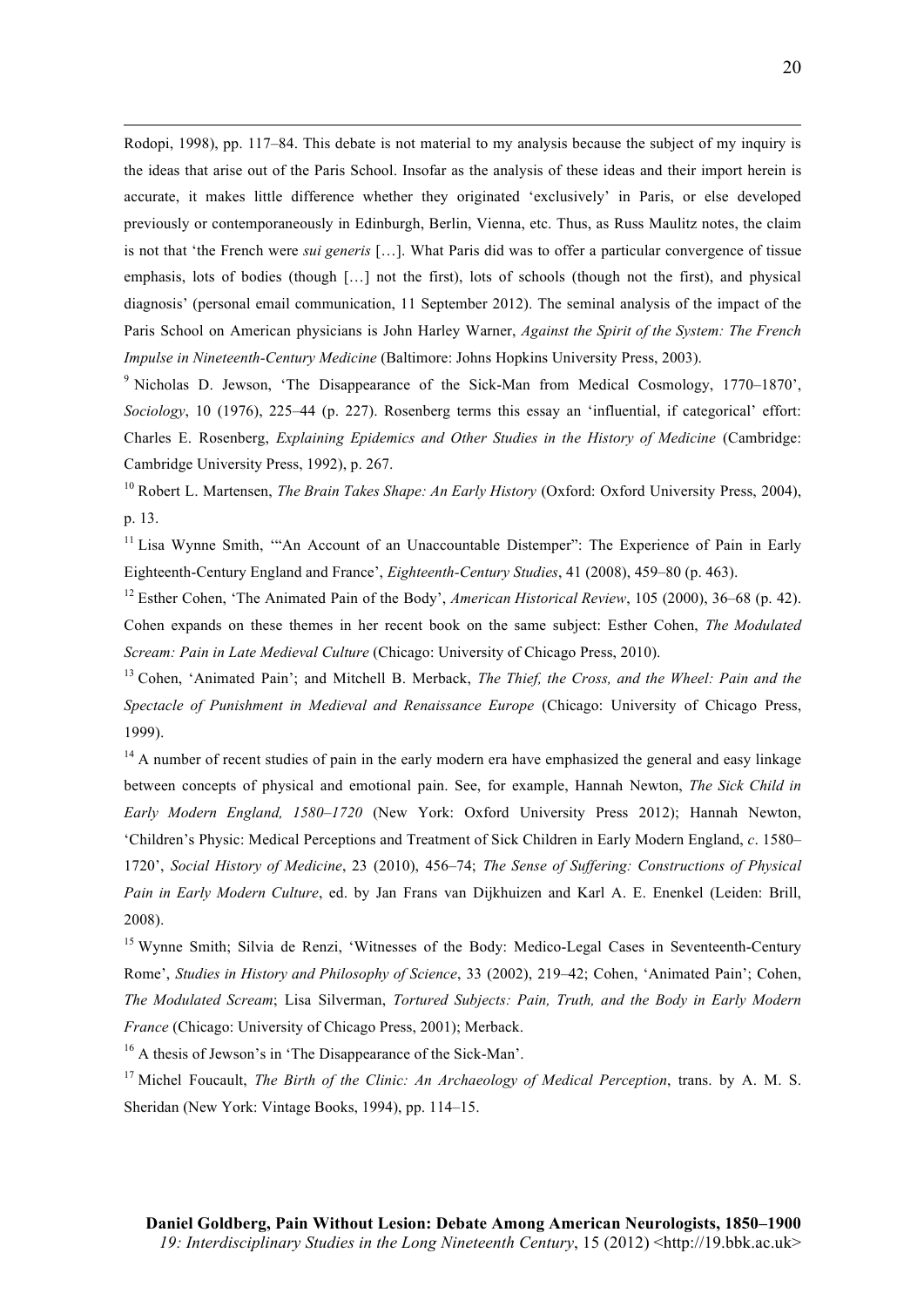<sup>18</sup> In England, the Medical Act of 1858 required two years of study in human anatomy as a prerequisite for a licence to practise either medicine or surgery. See Elizabeth Hurren, 'Whose Body is it Anyway: Trading the Dead Poor, Coroner's Disputes, and the Business of Anatomy at Oxford University, 1885–1929', *Bulletin of the History of Medicine*, 82 (2008), 775–818.

<sup>19</sup> The concept of flows itself was central to the humoral conception of illness. See Alicia Rankin, 'Duchess, Heal Thyself: Elisabeth of Rochlitz and the Patient's Perspective in Early Modern Germany', *Bulletin of the History of Medicine*, 82 (2008), 109–44; Noga Arikha, *Passions and Tempers: A History of the Humours* (London: Harper Perennial, 2008); and Martensen.

<sup>20</sup> See, for example, Faith Wallis, 'Signs and Senses: Diagnosis and Prognosis in Early Medieval Pulse and Urine Texts', *Social History of Medicine*, 13 (2000), 265–78; Claudia Stein, 'The Meaning of Signs: Diagnosing the French Pox in Early Modern Augsburg', *Bulletin of the History of Medicine*, 80 (2006), 617– 48; Rankin; Wynne Smith; and Martensen.

<sup>21</sup> Roselyne Ray, *The History of Pain*, trans. by Louise Elliott Wallace, J. A. Cadden, and S. W. Cadden (Cambridge, MA: Harvard University Press, 1993), p. 99.

<sup>22</sup> David Morris, 'An Invisible History of Pain', p. 193.

 $^{23}$  Noémi Tousignant, 'Pain and the Pursuit of Objectivity', p. 53.

<sup>24</sup> See Silas Weir Mitchell, *Injuries of Nerves and their Consequences* (Philadelphia: Lippincott, 1872) and Wilhelm Heinrich Erb, *Handbook of Electro-Therapeutics* (New York: Wood, 1883). Along with Hammond and neurosurgeon W. W. Keen, Mitchell completes the triumvirate most influential in shaping the early history of neurology in the USA. Of the three, this essay primarily examines Hammond's work on spinal irritation. Yet among them Mitchell was probably most interested in pain, and he spent a great deal of time caring for and documenting the pain complaints of American Civil War veterans who had undergone amputations. He famously narrated some of their stories in the canonical and pseudonymous short story, 'The Mysterious Case of George Dedlow'. An ongoing phase of my overall research project delves into Mitchell's work on phantom limb pain as a means of further evaluating the claims issued herein.

<sup>25</sup> Ray, *The History of Pain*, pp. 132–260.

<sup>26</sup> John Call Dalton, *A Treatise on Human Physiology* (Philadelphia: Lea, 1871), p. 414.

<sup>27</sup> On Bichat, Foucault notes that '[he] is strictly an analyst: the reduction of organic volume to tissular space is probably, of all the applications of analysis, the nearest to the mathematical model yet devised. Bichat's eye is a clinician's eye, because he gives an absolute epistemological privilege to the surface gaze' (p. 124). For a detailed analysis of Bichat's role in the history of pathological anatomy, see Russell C. Maulitz, *Morbid Appearances: The Anatomy of Pathology in the Early Nineteenth Century* (Cambridge: Cambridge University Press, 1987).

<sup>28</sup> Isaac Parrish, 'Remarks on Spinal Irritation as Connected with Nervous Diseases; With Cases', *American Journal of Medical Sciences*, 20 (1832), 293–314 (p. 294).

<sup>29</sup> H. Lewis Jones, 'Notes from the Electrical Department, St. Bartholomew's Hospital', *The Practitioner*, 63 (1899), p. 258.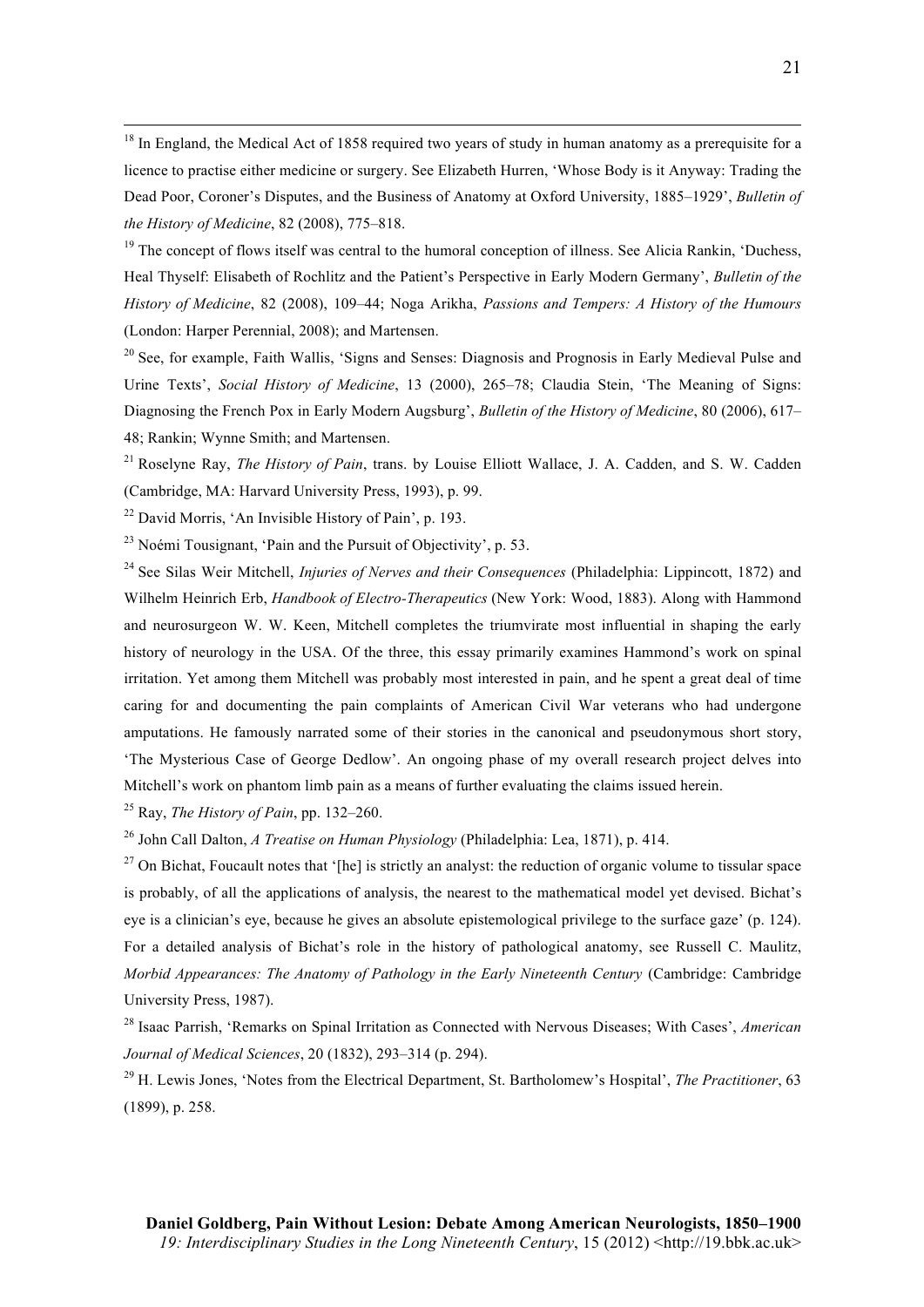<sup>30</sup> James Leonard Corning, *A Treatise on Hysteria and Epilepsy, with Some Concluding Observations on Insomnia* (Detroit: Davis, 1888), p. 64.

<sup>31</sup> Timo Kaitaro, 'Biological and Epistemological Models of Localization in the Nineteenth Century: From Gall to Charcot', *Journal of the History of Neuroscience*, 10 (2001), 262–76 (p. 263).

 $32$  Kaitaro, p. 266. While it is of course true that localization of function is not equivalent to localization of pathology, the difference is not significant for my purposes insofar as my thesis turns on the somaticization of illness complaints. In the case of function, what matters is the idea that function is localized to a discrete, material object inside of the subject. An identical or at least closely related idea animates the emphasis on discrete, material pathology for the patient.

<sup>33</sup> See, for example, James Leonard Corning, *A Treatise on Headache and Neuralgia, Including Spinal Irritation and A Disquisition on Normal and Morbid Sleep,* 3rd edn (New York: Treat, 1894); William R. Gowers, *Neuralgia: Its Etiology, Diagnosis, and Treatment* (New York: Wood, 1890); James Grant Gilchrist, *Surgical Emergencies and Accidents* (Chicago: Duncan Brothers, 1884); and William A. Hammond, *On Certain Conditions of Nervous Derangement* (New York: Putnam's Sons, 1881).

<sup>34</sup> See Ulla Räisänen and others, 'The Causation of Disease — The Practical and Ethical Consequences of Competing Explanations', *Medicine, Health Care, and Philosophy*, 9 (2006), 293–306; Sylvia N. Tesh, 'Miasma and "Social Factors" in Disease Causality: Lessons from the Nineteenth Century', *Journal of Health Politics, Policy and Law*, 20 (1995), 1001–24; Christopher Hamlin, 'Predisposing Causes and Public Health in Early Nineteenth-Century Medical Thought', *Social History of Medicine*, 5 (1992), 43–70; and Sylvia N. Tesh, *Hidden Arguments: Political Ideology and Disease Prevention Policy* (New Brunswick: Rutgers University Press, 1988).

<sup>35</sup> For spinal irritation and neuralgia, see Corning, *A Treatise on Headache and Neuralgia,* 3rd edn, and Hammond, *Spinal Irritation*; for cerebral lesions, see Corning, *A Treatise on Headache and Neuralgia*, 3rd edn.

<sup>36</sup> Corning, *A Treatise on Headache and Neuralgia*, 3rd edn; Mary Putnam Jacobi, *Essays on Hysteria, Brain Tumor, and Some Other Cases of Nervous Disease* (New York: Putnam's Sons, 1888); and David Ferrier, *The Localisation of Cerebral Disease: Being the Gulstonian Lectures of the Royal College of Physicians for 1878* (New York: Putnam's Sons, 1879). For a recent history of Jacobi with an emphasis on her role in the discourse regarding the propriety of women physicians, see Carla Bittel, *Mary Putnam Jacobi and the Politics of Medicine in Nineteenth-Century America* (Chapel Hill: University of North Carolina Press, 2009).

<sup>37</sup> Corning, *A Treatise on Headache and Neuralgia,* 2nd edn (New York: Treat, 1890), p. 52.

<sup>38</sup> Corning, *A Treatise on Headache and Neuralgia,* 2nd edn, p. 53; and *A Treatise on Headache and Neuralgia*, 3rd edn, p. 85.

<sup>39</sup> Marcia Meldrum, 'A Capsule History of Pain Management', *Journal of the American Medical Association*, 290 (2003), 2470–75; and Hodgkiss. Indeed, physicians frequently distinguished between organic and functional disorders, the latter consisting of a cluster of illness complaints for which the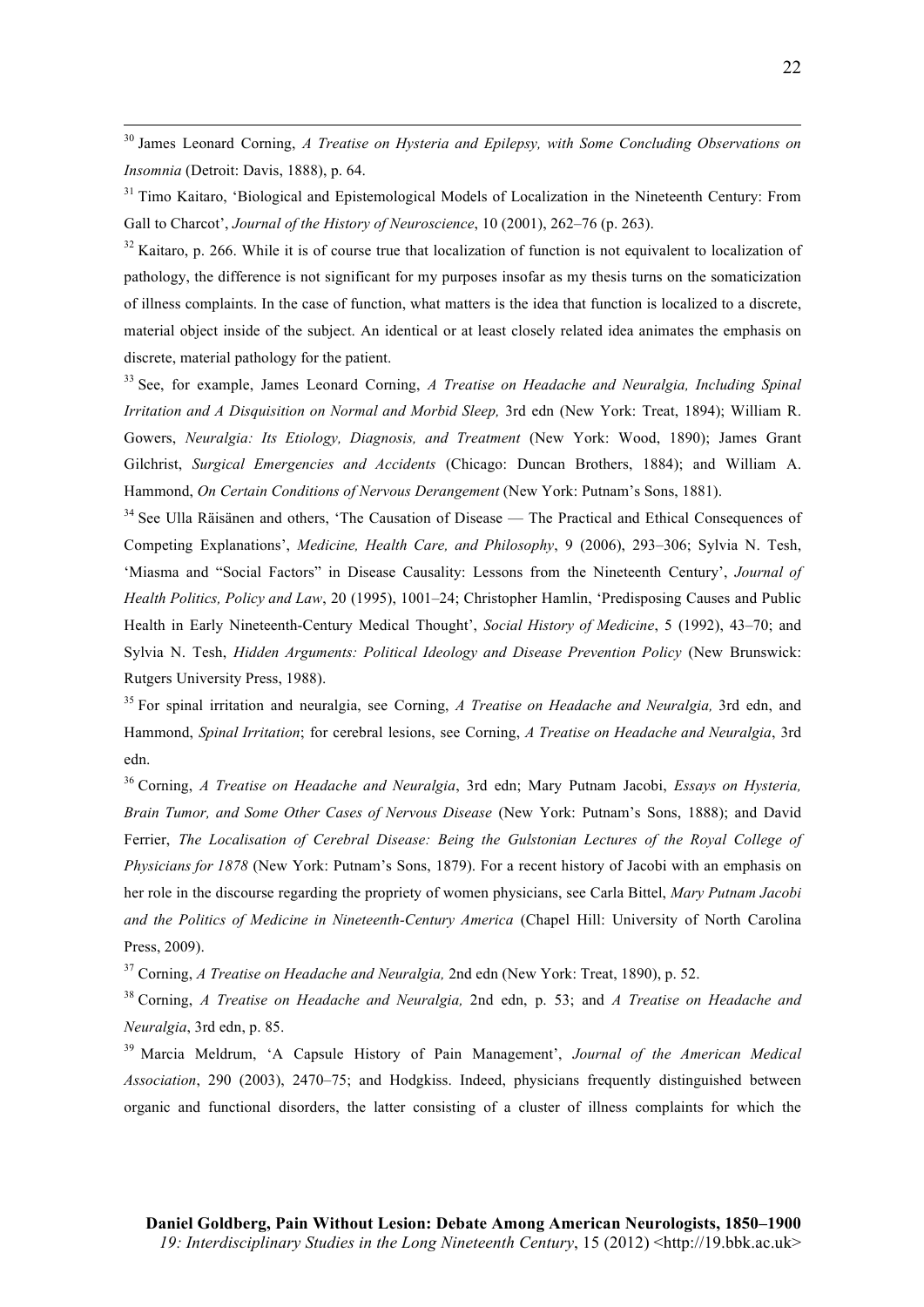structural lesion could not be located. Physicians who subscribed to such a distinction hardly denied the existence of the very complaints that grounded said distinction.

<sup>40</sup> Martin S. Pernick, *A Calculus of Suffering: Pain, Professionalism and Anesthesia in Nineteenth-Century America* (New York: Columbia University Press, 1985). Famously, part of the reason J. Marion Sims conducted his experiments regarding a surgical intervention for vesicovaginal fistula on African-American slave women was due to his belief that the slaves had much lower sensitivity to pain than his white patients.

<sup>41</sup> Why such cases were regarded by physicians on both sides of the Atlantic Ocean so differently from other kinds of pain complaints is a fascinating and important question, one that the next phase of my current project sets out to examine in more detail.

 $42$  As Surgeon General for the Union during the Civil War, Hammond also directed some of the efforts at sanitarian reforms during the War that presaged the many postbellum public health reforms. See Bonnie Ellen Blustein, *Preserve Your Love for Science: Life of William A. Hammond, American Neurologist* (Cambridge: Cambridge University Press, 2002); and William A. Hammond, *A Treatise on Hygiene with Special Reference to the Military Service* (Philadelphia: Lippincott, 1863).

<sup>43</sup> Following Charcot, most nineteenth-century neurologists conceded that indiscernible lesions existed. The issue, however, was always the technical or epistemic inability to see the relevant lesion rather than any doubt as to its actual existence.

<sup>44</sup> See Ralph Harrington, 'On the Tracks of Trauma: Railway Spine Reconsidered', *Social History of Medicine*, 16 (2003), 209–23.

<sup>45</sup> Parrish, 'Remarks on Spiral Irritation', p. 293.

 $\overline{a}$ 

<sup>46</sup> Blustein, *Preserve Your Love for Science*, p. 234.

<sup>47</sup> Charles Parsons, 'Neuralgia: Its History, Nature and Treatment', *American Journal of Medical Sciences*, 28 (1854), 417–46 (p. 424).

<sup>48</sup> Edward Payson Hurd, *A Treatise on Neuralgia* (Detroit: Davis, 1890), p. 1.

<sup>49</sup> L. Putzel, *A Treatise on Common Forms of Functional Nervous Diseases* (New York: Wood, 1880), p. v.

<sup>50</sup> Landon Carter Gray, *A Treatise on Nervous and Mental Diseases* (Philadelphia: Lea Brothers, 1895), pp. 180–81.

<sup>51</sup> Tousignant; Karen Halttunen, 'Humanitarianism and the Pornography of Pain in Anglo-American Culture', *American Historical Review*, 100 (1995), 303–34; Elizabeth B. Clark, '"The Sacred Rights of the Weak": Pain, Sympathy, and the Culture of Individual Rights in Antebellum America', *Journal of American History*, 82 (1995), 463–93; Pernick; and James C. Turner, *Reckoning with the Beast: Animals, Pain, and Humanity in the Victorian Mind* (Baltimore: Johns Hopkins University Press, 1980).

 $52$  Moreover, because of the influence of European medical thought on American practitioners, the perspectives of European scientists and physicians on pain without lesion are relevant to assessing the views of leading American physicians. In this essay, I focus on an analysis of American physicians' attitudes and beliefs regarding pain without lesion. That these views were deeply influenced by the perspectives of